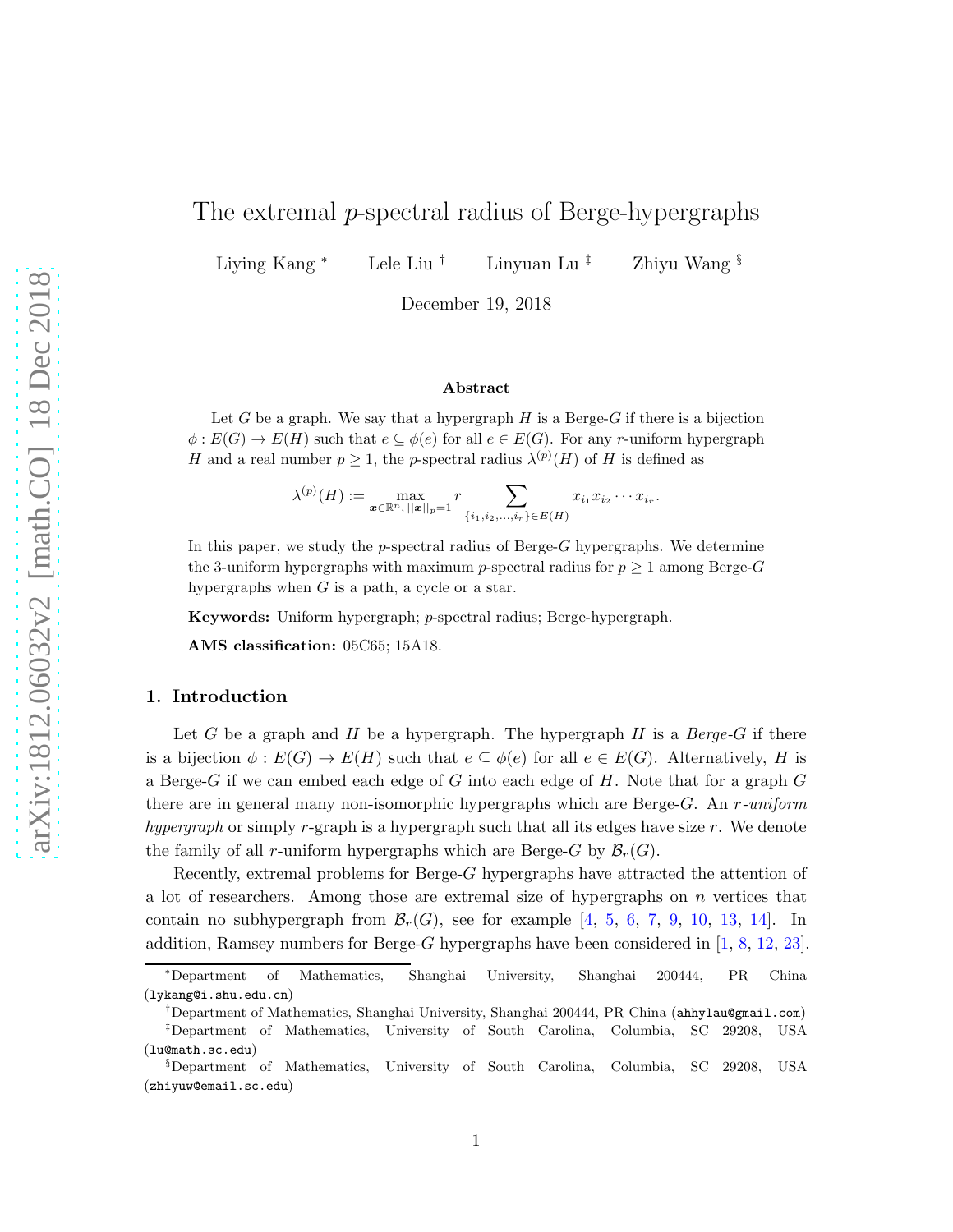In this paper, we study the p-spectral radius of Berge-G hypergraphs. The p-spectral radius was introduced by Keevash, Lenz and Mubayi [\[16\]](#page-14-10) and subsequently studied by Nikiforov  $[21, 22, 15]$  $[21, 22, 15]$  $[21, 22, 15]$  $[21, 22, 15]$  and Chang et al.  $[2]$ . Let H be an r-uniform hypergraph of order n, the polynomial form of H is a multi-linear function  $P_H(x): \mathbb{R}^n \to \mathbb{R}$  defined for any vector  $\boldsymbol{x} = (x_1, x_2, \dots, x_n)^\mathrm{T} \in \mathbb{R}^n$  as

$$
P_H(\boldsymbol{x}) = r \sum_{\{i_1, i_2, \dots, i_r\} \in E(G)} x_{i_1} x_{i_2} \cdots x_{i_r}.
$$

For any real number  $p > 1$  $p > 1$ , the *p-spectral radius* of H is defined as<sup>1</sup>

<span id="page-1-4"></span><span id="page-1-3"></span>
$$
\lambda^{(p)}(H) := \max_{||\mathbf{x}||_p = 1} P_H(\mathbf{x}),\tag{1.1}
$$

where  $||x||_p := (|x_1|^p + |x_2|^p + \cdots + |x_n|^p)^{1/p}$ .

For any real number  $p \geq 1$ , we denote  $\mathbb{S}_{p,+}^{n-1}$  (resp.  $\mathbb{S}_{p,++}^{n-1}$ ) the set of all nonnegative (resp. positive) real vectors  $\boldsymbol{x} \in \mathbb{R}^n$  with  $||\boldsymbol{x}||_p = 1$ . If  $\boldsymbol{x} \in \mathbb{R}^n$  is a vector with  $||\boldsymbol{x}||_p = 1$ such that  $\lambda^{(p)}(H) = P_H(\boldsymbol{x})$ , then  $\boldsymbol{x}$  is called an *eigenvector* corresponding to  $\lambda^{(p)}(H)$ . Note that  $P_H(x)$  can always reach its maximum at some nonnegative vectors. By Lagrange's method, we have the *eigenequations* for  $\lambda^{(p)}(H)$  and  $\boldsymbol{x} \in \mathbb{S}_{p,+}^{n-1}$  as follows:

$$
\sum_{\{i,i_2,\dots,i_r\} \in E(H)} x_{i_2} \cdots x_{i_r} = \lambda^{(p)}(H) x_i^{p-1} \text{ for } x_i > 0.
$$
 (1.2)

Note that the p-spectral radius  $\lambda^{(p)}(H)$  shows remarkable connections with some hypergraph invariants. For instance,  $\lambda^{(1)}(H)/r$  is the Lagrangian of H (see [\[24,](#page-15-3) [19,](#page-15-4) [11\]](#page-14-13)),  $\lambda^{(r)}(H)$  is the usual spectral radius introduced by Cooper and Dutle [\[3\]](#page-14-14), and  $\lambda^{(\infty)}(H)/r$ is the number of edges of  $H$  (see [\[21\]](#page-15-1)).

To state our results precisely, we start with some basic definitions and notations. For graphs we denote by  $P_k$  the path on k vertices, by  $C_k$  the cycle on k vertices and by  $S_k$ the star with k vertices. We also denote by  $S_{k}^+$  $\bar{k}_{k-1}^{+}$  the graph on  $(k-1)$  vertices obtained from  $S_{k-1}$  by adding an edge (see Fig. [3\)](#page-2-0). For  $r > s \geq 2$ , let R be a set of  $(r - s)$  vertices and H be a s-uniform hypergraph. A suspension of H, denoted by  $H * R$ , is an r-uniform hypergraph with vertex set  $V(H) \cup R$  and edge set  $\{e \cup R : e \in E(H)\}\$ . We call H the *core* of  $H * R$ .

Let  $\Delta_1$  be the graph on  $(k-1)$  vertices obtained from a triangle by attaching two pendent paths with lengths differing by at most one at a vertex of the triangle (see Fig. [1\)](#page-2-1). Also, we let  $\Delta_2$  be the graph on  $(k-1)$  vertices obtained from a triangle and a  $(k-3)$ -cycle by identifying a vertex in  $C_3$  and a vertex in  $C_{k-3}$  (see Fig. [2\)](#page-2-2). We can now state our main results.

<span id="page-1-1"></span>**Theorem 1.1** Let  $p \ge 1$ ,  $k \ge 6$  and H be a Berge- $P_k$  3-graph. Then  $\lambda^{(p)}(H) \le \lambda^{(p)}(\Delta_1 *$ K<sub>1</sub>). Furthermore, if  $p > 2$ , the equality holds if and only if  $H \cong \Delta_1 * K_1$ .

<span id="page-1-2"></span><span id="page-1-0"></span><sup>&</sup>lt;sup>1</sup>We modified the definition of p-spectral radius by removing a constant factor  $(r-1)!$  from [\[16\]](#page-14-10), so that the p-spectral radius is the same as the one in  $[3]$  when  $p = r$ . This is not essential and does not affect the results at all.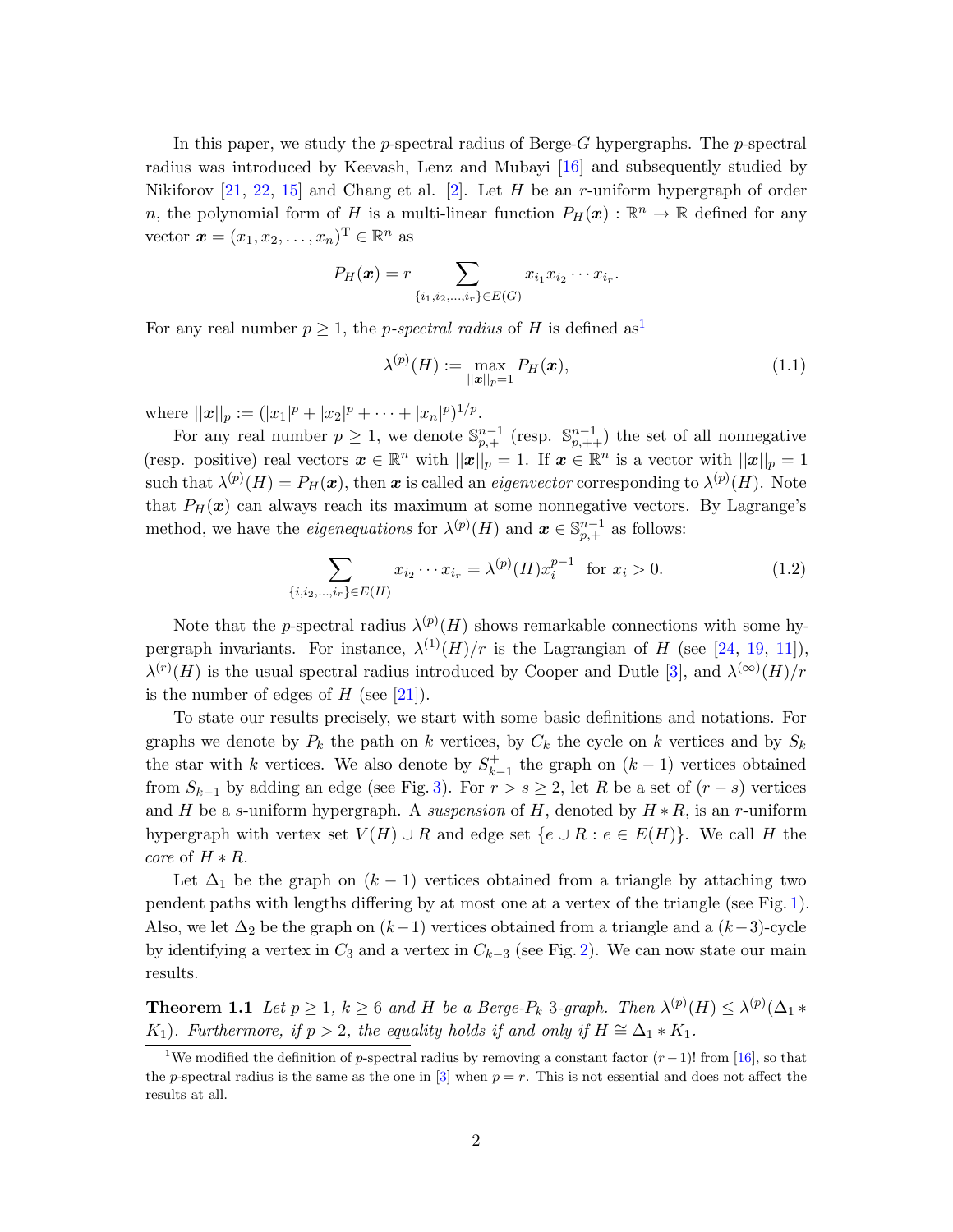

<span id="page-2-2"></span><span id="page-2-1"></span><span id="page-2-0"></span>

Figure 1: Graph  $\Delta_1$  Figure 2: Graph  $\Delta_2$ Figure 3: Graph  $S_{k}^+$  $k-1$ 

**Theorem 1.2** Let  $p \ge 1$ ,  $k \ge 6$  and H be a Berge-C<sub>k</sub> 3-graph. Then  $\lambda^{(p)}(H) \le \lambda^{(p)}(\Delta_2 *$ K<sub>1</sub>). Furthermore, if  $p > 2$ , the equality holds if and only if  $H \cong \Delta_2 * K_1$ .

<span id="page-2-4"></span>**Theorem 1.3** Let  $p \geq 1$  and H be a Berge-S<sub>k</sub> 3-graph.

- (1) If  $p = 1$ , then  $\lambda^{(1)}(H) \leq \lambda^{(1)}(S^+_{k-1})$  $k-1$  \*  $K_1$ ) = 4/27.
- (2) If  $1 < p < 2$ , then  $\lambda^{(p)}(H) < \lambda^{(p)}(S_k * K_1)$  unless  $H = S_k * K_1$  for sufficiently large k.
- (3) If  $p \ge 2$  and  $k \ge 11$ , then  $\lambda^{(p)}(H) < \lambda^{(p)}(S_k * K_1)$  unless  $H = S_k * K_1$ .

The paper is organized as follows. In Section [2,](#page-2-3) we study some edge-shifting operations for connected graphs/hypergraphs, and consider the effect of them to increase or decrease the p-spectral radius. In Section [3,](#page-5-0) we give the proofs of [Theorem 1.1](#page-1-1) and [Theorem 1.2.](#page-1-2) In Section [4,](#page-11-0) we give the proof of [Theorem 1.3.](#page-2-4)

# <span id="page-2-3"></span>2. Perturbations of p-spectral radius under edge operations

In this section, we prove several results for comparing the p-spectral radius by edgeshifting operations. Before continuing, we need the following part of Perron–Frobenius theorem for uniform hypergraphs.

<span id="page-2-5"></span>**Theorem 2.1** ([\[21\]](#page-15-1)) Let  $r \geq 2$  and  $p > r - 1$ . If H is a connected r-uniform hypergraph on n vertices and  $(x_1, x_2, ..., x_n)$ <sup>T</sup>  $\in \mathbb{S}_{p,+}^{n-1}$  is an eigenvector corresponding to  $\lambda^{(p)}(H)$ , then  $x_i > 0$  for  $i = 1, 2, ..., n$ .

The following edge-shifting operation was introduced in [\[17\]](#page-14-15). Let  $H$  be an r-uniform hypergraph with  $u, v \in V(H)$  and  $e_i \in E(H)$  such that  $u \notin e_i, v \in e_i$  for  $i = 1, 2, ..., s$ . Let  $e'_{i} = (e_{i} \setminus \{v\}) \cup \{u\}, i = 1, 2, ..., s$ , and  $H'$  be the *r*-uniform hypergraph with  $V(H') =$  $V(H)$  and  $E(H') = (E(H) \setminus \{e_1, \ldots, e_s\}) \cup \{e'_1, \ldots, e'_s\}$ . Then we say that  $H'$  is obtained from H by moving edges  $e_1, e_2, \ldots, e_s$  from v to u.

<span id="page-2-6"></span>In our proofs, we frequently use the following theorem that generalizes a result of [\[17,](#page-14-15) Theorem 15. The proof is similar to that of  $[17,$  Theorem 15.

**Theorem 2.2** Let  $r \geq 2$  and  $p \geq 1$ . Suppose that H is a connected r-uniform hypergraph,  $H'$  is the hypergraph obtained from  $H$  by moving edges  $e_1, e_2, \ldots, e_s$  from v to u and contains no multiple edges. Let  $\mathbf{x} \in \mathbb{S}_{p,+}^{v(H)-1}$  be an eigenvector corresponding to  $\lambda^{(p)}(H)$ . If  $x_u \ge x_v$ , then  $\lambda^{(p)}(H') \ge \lambda^{(p)}(H)$ . Furthermore, if  $p > r - 1$ , then  $\lambda^{(p)}(H') > \lambda^{(p)}(H)$ .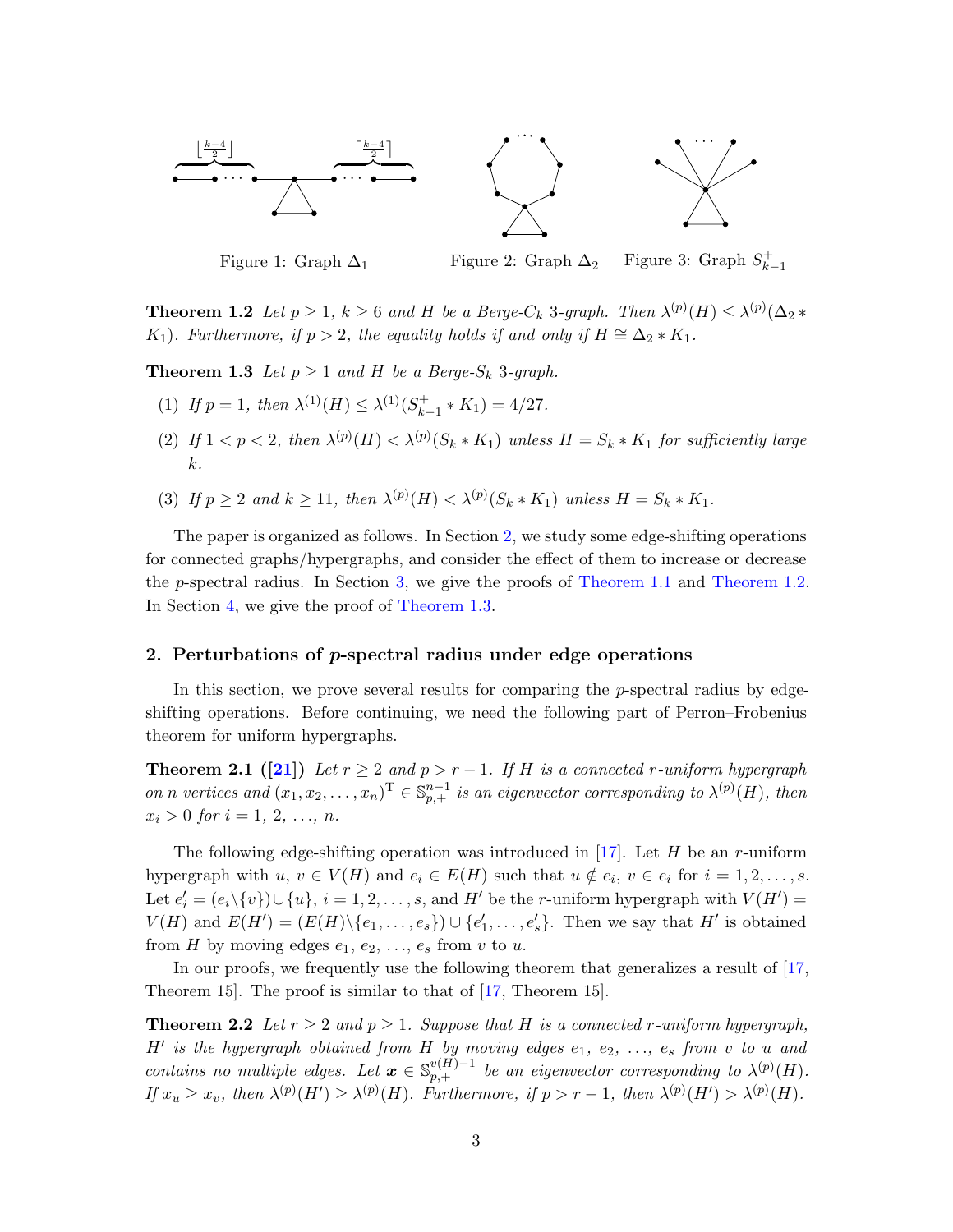*Proof.* Assume  $p \geq 1$ . In view of  $(1.1)$ , we have

$$
\lambda^{(p)}(H') - \lambda^{(p)}(H)
$$
\n
$$
\geq r \sum_{\{i_1,\dots,i_r\} \in E(H')} x_{i_1} \cdots x_{i_r} - r \sum_{\{i_1,\dots,i_r\} \in E(H)} x_{i_1} \cdots x_{i_r}
$$
\n
$$
\geq r(x_u - x_v) \sum_{i=1}^s \prod_{w \in e_i \setminus \{v\}} x_w
$$
\n
$$
\geq 0.
$$

Hence,  $\lambda^{(p)}(H') \geq \lambda^{(p)}(H)$ .

Now let  $p > r - 1$ . By [Theorem 2.1,](#page-2-5) x is a positive vector. We shall prove  $\lambda^{(p)}(H') \neq 0$  $\lambda^{(p)}(H)$ . If not, then x is also the eigenvector of H' corresponding to  $\lambda^{(p)}(H') = \lambda^{(p)}(H)$ . Using the eigenequations  $(1.2)$  for u, we have

$$
0 = (\lambda^{(p)}(H') - \lambda^{(p)}(H))x_u^{p-1}
$$
  
= 
$$
\sum_{i=1}^s \prod_{w \in e_i \setminus \{v\}} x_w
$$
  
> 0,

a contradiction. It follows that  $\lambda^{(p)}(H') > \lambda^{(p)}(H)$ . The proof is completed.

<span id="page-3-0"></span>For an r-uniform hypergraph H, the link  $L(v)$  of a vertex  $v \in V(H)$  is the  $(r-1)$ uniform hypergraph consisting of all  $S \subseteq V(H)$  with  $S \cup \{v\} \in E(H)$ .

**Theorem 2.3** Let  $r \geq 2$ ,  $p \geq 1$ , and H be a connected r-uniform hypergraph. Suppose that  $u, v \in V(H)$  such that  $u, v$  are not contained in an edge of H, and  $L(u) \cap L(v) = \emptyset$ . Let H' be the hypergraph obtained from H by deleting u and adding edges  $\{f \cup \{v\} : f \in L(u)\}.$ Then  $\lambda^{(p)}(H') \geq \lambda^{(p)}(H)$ . Furthermore, if  $p > r - 1$ , then  $\lambda^{(p)}(H') > \lambda^{(p)}(H)$ .

*Proof.* Let  $p \geq 1$  and  $\boldsymbol{x} \in \mathbb{S}_{p,+}^{v(H)-1}$  be an eigenvector corresponding to  $\lambda^{(p)}(H)$ . We now define a vector  $y$  for  $H'$  as follows:

$$
y_w = \begin{cases} (x_v^p + x_u^p)^{1/p}, & \text{if } w = v, \\ x_w, & \text{otherwise.} \end{cases}
$$

It is clear that  $y \in \mathbb{S}_{p,++}^{v(H')-1}$ . Denote  $R := \{f \cup \{v\} : f \in L(u)\}$ . It follows from  $(1.1)$  that

$$
\lambda^{(p)}(H') \ge r \sum_{\{i_1, i_2, \dots, i_r\} \in E(H')} y_{i_1} y_{i_2} \cdots y_{i_r}
$$
  
=  $r \sum_{e \in R} \prod_{w \in e} y_w + r \sum_{e \in E(H') \setminus R} \prod_{w \in e} y_w$   
=  $r(y_v - x_u) \sum_{f \in L(u)} \prod_{w \in f} x_w + r \sum_{e \in E(H)} \prod_{w \in e} x_w$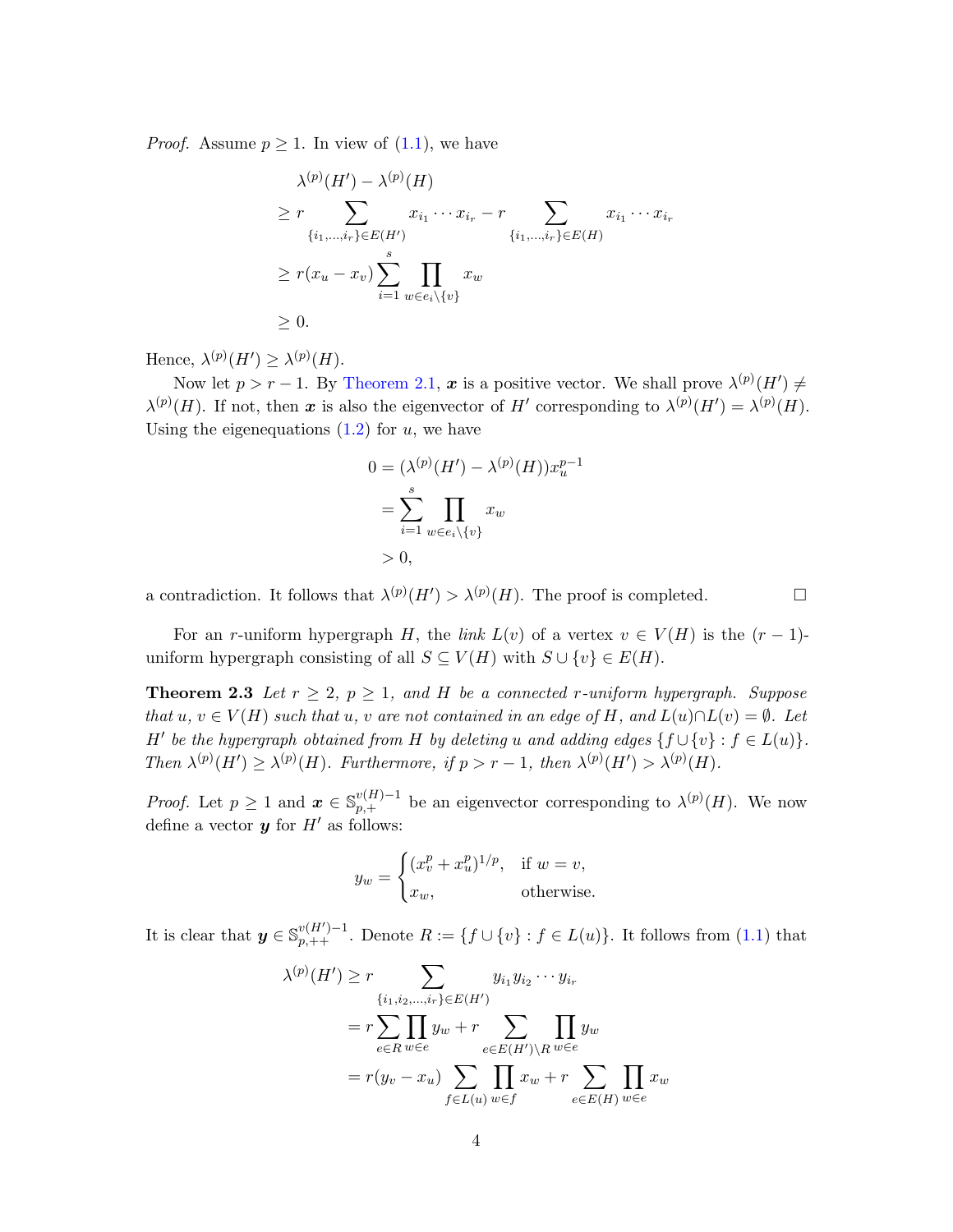$$
\geq \lambda^{(p)}(H).
$$

If  $p > r - 1$ , by [Theorem 2.1,](#page-2-5)  $\boldsymbol{x} \in \mathbb{S}_{p,++}^{v(H)-1}$  is a positive eigenvector corresponding to  $\lambda^{(p)}(H)$ . Therefore, the above inequality is strict. This completes the proof of the theorem.  $\Box$ 

Suppose that G is a connected graph and u is a vertex in G. Let  $G(u; k, s)$  be the graph obtained from  $G$  by attaching two pendent paths of lengths  $k$  and  $s$  at  $u$ , respectively.



<span id="page-4-2"></span><span id="page-4-0"></span>Figure 4: Graph  $G(u; k+1, s-1)$ 

<span id="page-4-1"></span>Figure 5: Graph  $G_2$ 

**Theorem 2.4** Let  $p > 1$  and G be a connected graph. If  $k \geq s \geq 1$ , then  $\lambda^{(p)}(G(u; k, s)) >$  $\lambda^{(p)}(G(u;k+1,s-1)).$ 

*Proof.* Suppose for a contradiction that  $\lambda^{(p)}(G(u;k,s)) \leq \lambda^{(p)}(G(u;k+1,s-1))$ . By [Theorem 2.1,](#page-2-5) we let x be a positive eigenvector of  $G(u; k + 1, s - 1)$  with  $||x||_p = 1$ corresponding to  $\lambda^{(p)}(G(u;k+1,s-1))$ . Let  $uu_1\cdots u_ku_{k+1}$  and  $uv_1\cdots v_{s-2}v_{s-1}$  be two pendent paths at u of lengths  $(k + 1)$  and  $(s - 1)$  in  $G(u; k + 1, s - 1)$ , respectively (see Fig. [4\)](#page-4-0). For short, denote  $v_0 = u$ . We will prove by induction that

$$
x_{u_{k-i}} > x_{v_{s-i-1}}, \ i = 0, 1, \ldots, s-1.
$$

• For  $i = 0$ . If  $x_{u_k} \leq x_{v_{s-1}}$ , then for the graph  $G_1$  obtained by replacing edge  $u_k u_{k+1}$ with  $v_{s-1}u_{k+1}$ , we have  $G_1 \cong G(u;k,s)$ . By [Theorem 2.2,](#page-2-6)  $\lambda^{(p)}(G(u;k,s)) = \lambda^{(p)}(G_1)$  $\lambda^{(p)}(G(u;k+1,s-1))$ . Hence,  $x_{u_k} > x_{v_{s-1}}$ .

• Suppose that  $x_{u_{k-(i-1)}} > x_{v_{s-(i-1)-1}}$ . We shall show that  $x_{u_{k-i}} > x_{v_{s-i-1}}$ . Let  $G_2$ be the graph obtained from  $G(u; k+1, s-1)$  by deleting edges  $\{u_{k-i}u_{k-(i-1)}, v_{s-i-1}v_{s-i}\}$ and adding edges  $\{u_{k-(i-1)}v_{s-i-1}, u_{k-i}v_{s-i}\}$  (see Fig. [5\)](#page-4-1). Clearly,  $G_2 \cong G(u;k,s)$ . In light of  $(1.1)$ , we have

$$
0 \geq \lambda^{(p)}(G(u;k,s)) - \lambda^{(p)}(G(u;k+1,s-1))
$$
  
=  $\lambda^{(p)}(G_2) - \lambda^{(p)}(G(u;k+1,s-1))$   
 $\geq 2 \sum_{vw \in E(G(u;k,s))} x_v x_w - 2 \sum_{vw \in E(G(u;k+1,s-1))} x_v x_w$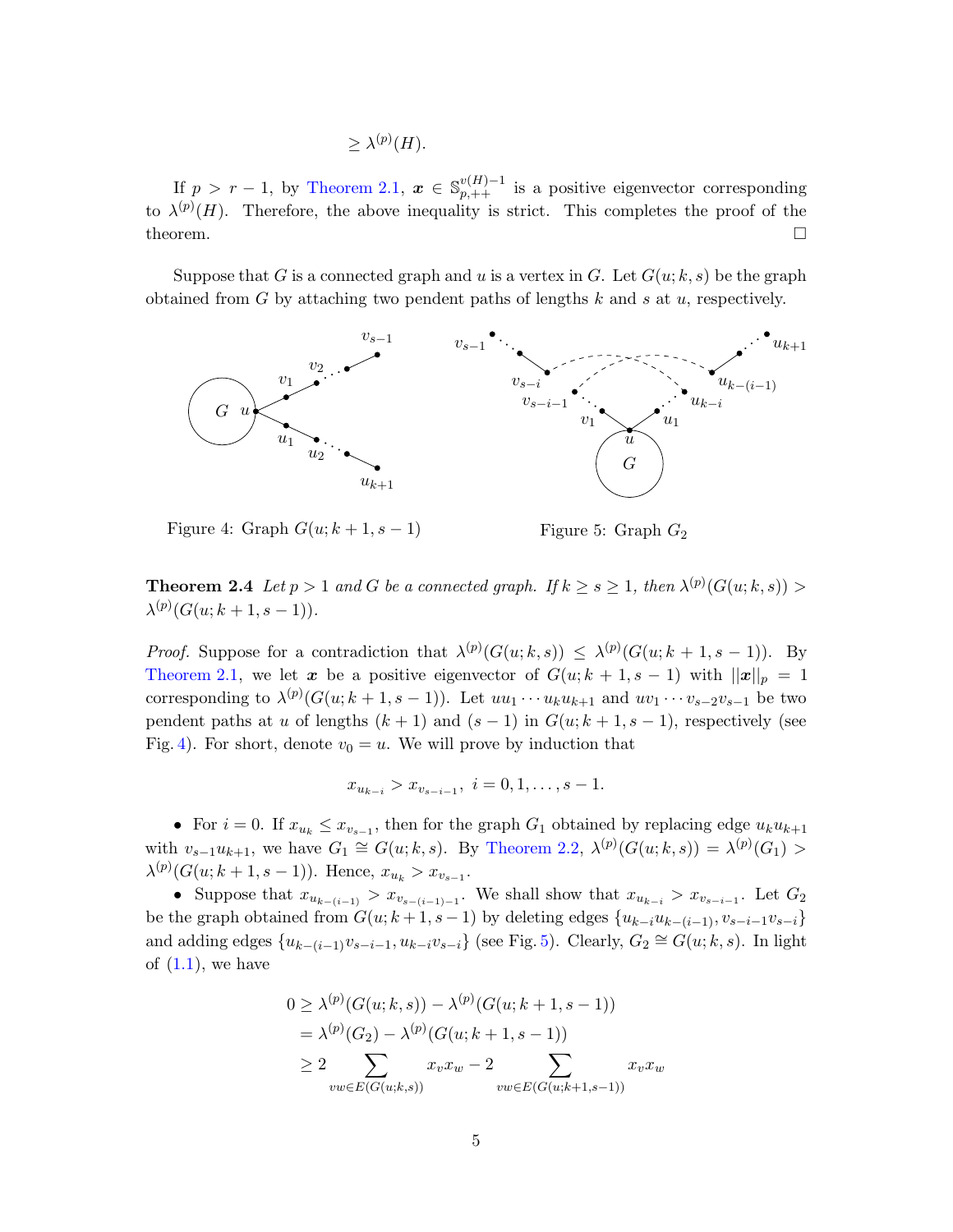$$
= 2(x_{u_{k-(i-1)}} - x_{v_{s-i}})(x_{v_{s-i-1}} - x_{u_{k-i}}).
$$

By the inductive hypothesis, we obtain  $x_{u_{k-i}} \ge x_{v_{s-i-1}}$ . If  $x_{u_{k-i}} = x_{v_{s-i-1}}$ , then  $\lambda^{(p)}(G(u; k, s)) =$  $\lambda^{(p)}(G(u;k+1,s-1))$ . Using the eigenequations [\(1.2\)](#page-1-4) for  $u_{k-i}$ , we have

$$
0 = (\lambda^{(p)}(G(u;k,s)) - \lambda^{(p)}(G(u;k+1,s-1)))x_{u_{k-i}}^{p-1}
$$
  
=  $x_{v_{s-i}} - x_{u_{k-(i-1)}}$   
< 0,

a contradiction. Therefore,  $x_{u_{k-i}} > x_{v_{s-i-1}}$ .

• Therefore we obtain  $x_{u_{k-i}} > x_{v_{s-i-1}}$  for  $i = 0, 1, \ldots, s-1$ . In particular,  $x_{u_{k-(s-1)}} >$  $x_{v0} = x_u.$ 

Finally, we let  $G_3$  denote the graph obtained from  $G(u; k + 1, s - 1)$  by moving edges  $\{uv : v \in N_G(u)\}$  from u to  $u_{k-(s-1)}$ , i.e.,

$$
G_3 := G(u; k+1, s-1) - \{uv : v \in N_G(u)\} + \{u_{k-(s-1)}v : v \in N_G(u)\}.
$$

Clearly,  $G_3 \cong G(u;k,s)$ . By [Theorem 2.2,](#page-2-6)  $\lambda^{(p)}(G(u;k,s)) = \lambda^{(p)}(G_3) > \lambda^{(p)}(G(u;k+$  $(1, s - 1)$ , a contradiction to our assumption. This completes the proof of the theorem.  $\Box$ 

#### <span id="page-5-0"></span>3. Proofs of [Theorem 1.1](#page-1-1) and [Theorem 1.2](#page-1-2)

In this section, we prove [Theorem 1.1](#page-1-1) and [Theorem 1.2.](#page-1-2) Let  $\mathcal{M}^r(G)$  be the set of runiform hypergraphs with maximum p-spectral radius among Berge-G hypergraphs. We require the following lemma.

<span id="page-5-2"></span>**Lemma 3.1** Let G be a connected graph. If  $p \geq 1$ , then there exists an r-graph H  $\in$  $\mathcal{M}^r(G)$  such that  $v(H) \le v(G)+r-2$ . Furthermore, if  $p > r-1$ , then  $v(H) \le v(G)+r-2$ for each  $H \in \mathcal{M}^r(G)$ .

*Proof.* Assume  $p \geq 1$  and  $\overline{H} \in \mathcal{M}^r(G)$ . If  $v(\overline{H}) \leq v(G) + r - 2$ , there is nothing to do. If  $v(\overline{H}) > v(G)+r-2$ , we will construct a hypergraph H from  $\overline{H}$  such that  $v(H) = v(G)+r-2$ and  $\lambda^{(p)}(H) \geq \lambda^{(p)}(\overline{H}).$ 

Let  $x \in \mathbb{S}_{p,+}^{v(H)-1}$  be an eigenvector of  $\overline{H}$  corresponding to  $\lambda^{(p)}(\overline{H})$ . Choose  $(r-2)$ vertices  $v_1, v_2, \ldots, v_{r-2}$  from  $V(H)\backslash V(G)$  such that  $x_{v_1}, x_{v_2}, \ldots, x_{v_{r-2}}$  are the first  $(r-2)$ largest entries in  $x|_{V(\overline{H})\setminus V(G)}$ . Without loss of generality, we assume that  $x_{v_1} \geq x_{v_2} \geq$  $\cdots \geq x_{v_{r-2}}$ .

<span id="page-5-1"></span>Let  $S := \{e \in E(\overline{H}) : e \cap (V(\overline{H}) \setminus V(G)) \neq \emptyset\}$ . We now define an *r*-uniform hypergraph  $H<sub>by</sub>$ 

$$
V(H) = V(G) \cup \{v_1, v_2, \dots, v_{r-2}\},
$$
  
\n
$$
E(H) = (E(\overline{H}) \setminus S) \cup \{(e \cap V(G)) \cup \{v_1, \dots, v_{r-|e \cap V(G)|}\} : e \in S\}.
$$
\n(3.1)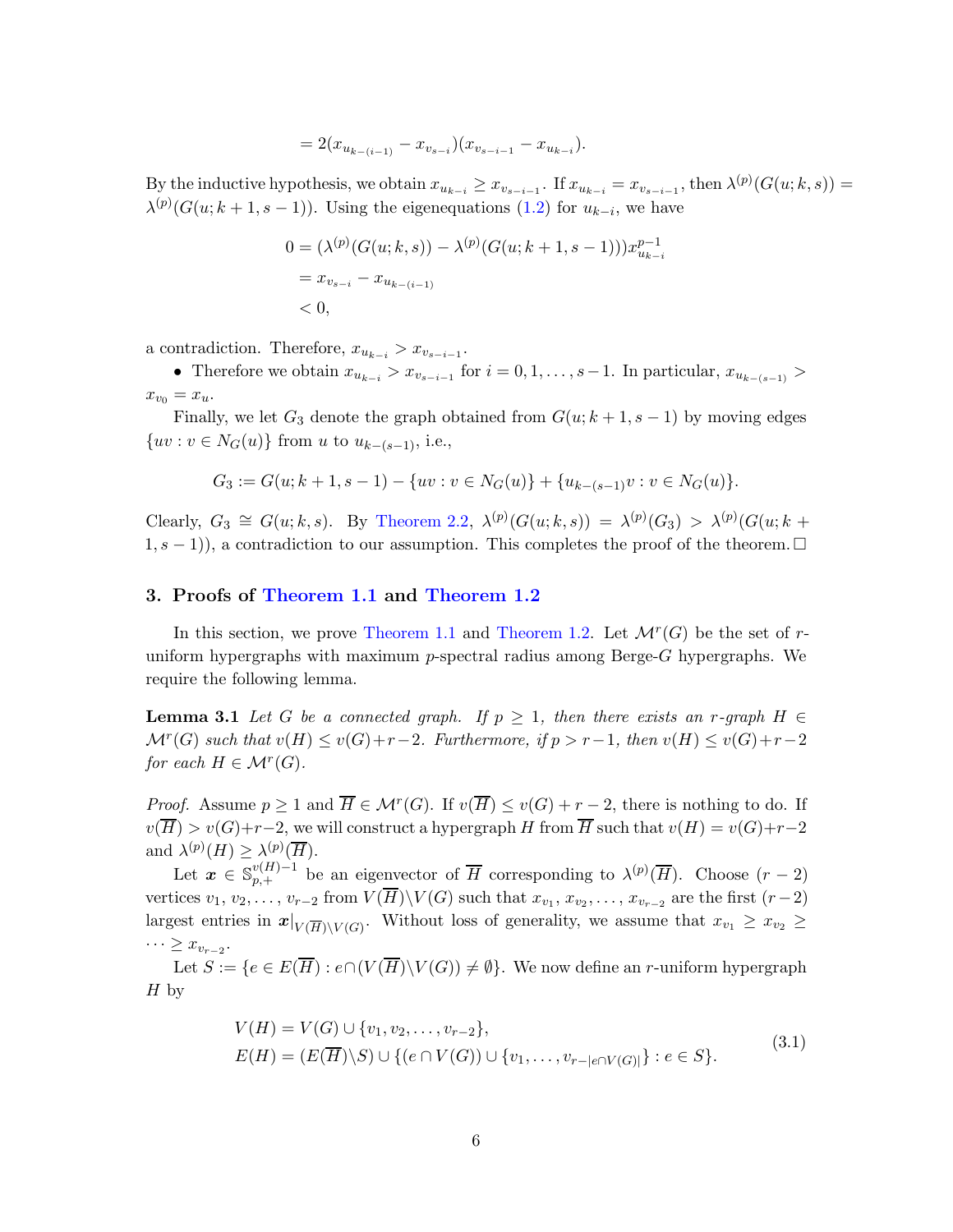We also define a vector  $y \in \mathbb{S}_{p,++}^{v(H)-1}$  for H as follows:

$$
y_v = \begin{cases} x_v, & \text{if } v \in V(G), \\ \left(x_v^p + \frac{\sum_{u \in V(\overline{H}) \setminus V(H)} x_u^p}{r-2}\right)^{1/p}, & \text{otherwise.} \end{cases}
$$

It is clear that  $H$  is a Berge- $G$  hypergraph and

$$
\lambda^{(p)}(H) - \lambda^{(p)}(\overline{H}) \ge r \sum_{e \in E(H)} \prod_{u \in e} y_u - r \sum_{e \in E(\overline{H})} \prod_{u \in e} x_u \ge 0,
$$

which yields that  $\lambda^{(p)}(H) \geq \lambda^{(p)}(\overline{H}).$ 

In what follows we let  $p > r-1$  and prove that  $v(H) \le v(G)+r-2$  for each  $H \in \mathcal{M}^r(G)$ . Suppose for a contradiction that there is an *r*-uniform hypergraph  $\overline{H} \in \mathcal{M}^r(G)$  such that  $v(H) > v(G) + r - 2$ . Then the Berge-G hypergraph H given by [\(3.1\)](#page-5-1) has larger p-spectral radius than  $\overline{H}$  due to  $\mathbf{x} \in \mathbb{S}_{p,++}^{v(H)-1}$ . This is a contradiction to the fact that  $\overline{H} \in \mathcal{M}^r(G)$ .

<span id="page-6-1"></span>In [\[21\]](#page-15-1), Nikiforov proved the following relation of the p-spectral radius between  $H$  and  $H * K_1$ . A generalized result for large p can be found in [\[18\]](#page-15-5).

**Lemma 3.2** ([\[21\]](#page-15-1)) Let  $p \ge 1$  and H be an r-uniform hypergraph. Then

$$
\lambda^{(p)}(H * K_1) = \frac{(r+1)^{1-(r+1)/p}}{r^{1-r/p}} \lambda^{(p)}(H).
$$

Furthermore, if  $\boldsymbol{x} \in \mathbb{S}_{p,+}^{v(H)}$  is an eigenvector corresponding to  $\lambda^{(p)}(H \ast K_1)$ , then  $(1 +$  $1/r)^{1/p}$ **x** $|_{V(H)}$  is an eigenvector corresponding to  $\lambda^{(p)}(H)$ .

For a graph, the *diameter* of  $G$ , denoted by  $\text{diam}(G)$ , is the maximum distance between any pair of vertices of G. If G has at least one cycle, the minimum length of a cycle in G is the girth  $q(G)$  of G. The set of neighbours of a vertex v in a graph G is denoted by  $N_G(v)$ .

**Theorem 3.1** Suppose that  $p \geq 1$  and G is a connected graph on k vertices. Then there is a 3-graph  $H \in \mathcal{M}^3(G)$  such that  $v(H) = k$  if G is one of the following

- (1) G is a tree with diameter diam(G)  $\geq$  5;
- (2) The girth  $g(G) \geq 6$ .

Furthermore, if  $p > 2$ , then  $v(H) = k$  for each  $H \in \mathcal{M}^3(G)$  when G satisfies one of the above items.

<span id="page-6-0"></span>*Proof.* Let  $p \ge 1$ . By [Lemma 3.1,](#page-5-2) there is a 3-graph  $\overline{H} \in \mathcal{M}^3(G)$  such that  $v(\overline{H}) \le k+1$ . If  $v(\overline{H}) = k$ , we are done. Now we assume  $v(\overline{H}) = k + 1$ . In the following we construct a 3-graph H from  $\overline{H}$  such that  $v(H) = k$  while  $\lambda^{(p)}(H) \geq \lambda^{(p)}(\overline{H})$ . Assume that  $x \in \mathbb{S}_{p,+}^k$ is an eigenvector of  $\overline{H}$  corresponding to  $\lambda^{(p)}(\overline{H})$ . We shall further assume that w is a vertex in  $V(G)$  such that  $x_w = \max\{x_v : v \in V(G)\}\)$ . Let u denote the unique vertex in  $V(\overline{H})\backslash V(G).$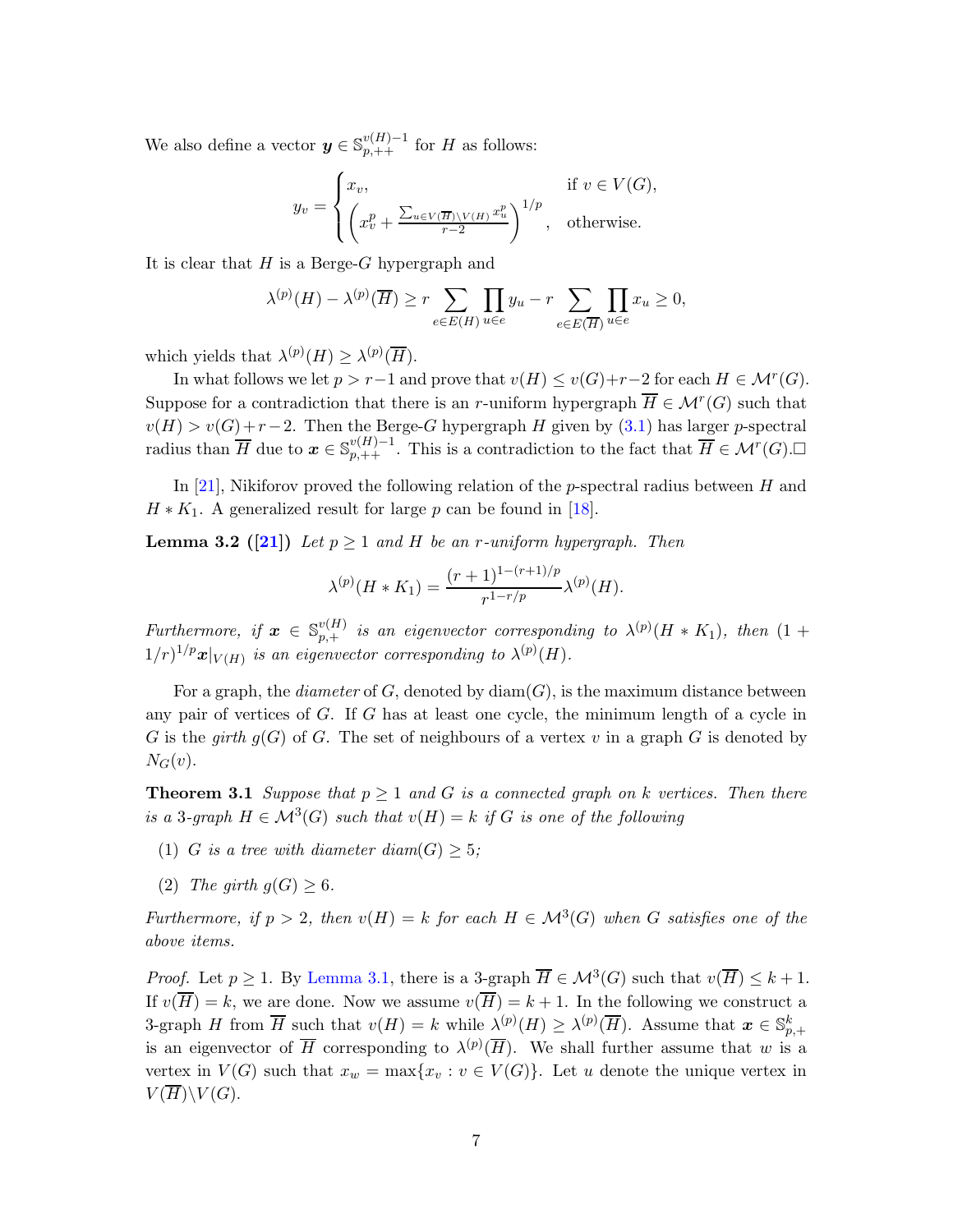Claim 3.1  $x_u < x_w$ .

Proof of [Claim 3.1](#page-6-0). If  $x_u \geq x_w$ , then  $\lambda^{(p)}(G*u) \geq \lambda^{(p)}(\overline{H})$  by [Theorem 2.2.](#page-2-6) If  $\lambda^{(p)}(G*u) >$  $\lambda^{(p)}(\overline{H})$ , we are done by contradiction. Otherwise, we assume  $\lambda^{(p)}(G*u) = \lambda^{(p)}(\overline{H})$ . Recall that G is either a tree with  $\text{diam}(G) \geq 5$  or a connected graph with  $q(G) \geq 6$ , we have two vertices  $v_1$  and  $v_2$  in  $V(G)$  such that the distance  $dist_G(v_1, v_2) = 3$ . Let G' be the graph obtained from G by deleting  $v_2$  and adding edges  $\{v_1v : v \in N_G(v_2)\}\)$ . Consider the hypergraph  $G' * v_2$ . For each edge  $e \in E(G)$ , if  $v_2 \notin e$ , we embed e into  $e \cup \{v_2\}$ ; if  $v_2 \in e$ , we embed e into  $e \cup \{v_1\}$ . Therefore,  $G' * v_2$  is a Berge-G hypergraph.

If  $p > 1$ , then  $\lambda^{(p)}(G') > \lambda^{(p)}(G)$  by [Theorem 2.3.](#page-3-0) If  $p = 1$ , noting that the clique number of G' is  $\omega(G') = 3$  and the clique number of G is  $\omega(G) = 2$ . In light of Motzkin– Straus theorem (see  $[20]$ ), we have

$$
\lambda^{(1)}(G') = 1 - \frac{1}{3} > 1 - \frac{1}{2} = \lambda^{(1)}(G).
$$

It follows from [Lemma 3.2](#page-6-1) that  $\lambda^{(p)}(G' * w) > \lambda^{(p)}(G * u) = \lambda^{(p)}(\overline{H})$  for  $p \ge 1$ . This is a contradiction to the fact that  $\overline{H} \in M^3(G)$ . The proof of the claim is completed.

Fix w and denote  $D_i$  the set of vertices of  $\overline{H}$  whose distance from w is i in  $\overline{H}$ . Since G either is a tree with  $\text{diam}(G) \geq 5$  or a connected graph with  $g(G) \geq 6$ , we have  $D_3 \neq \emptyset$ . Let  $w^*$  be a vertex in  $D_3$ , then  $w^*v \notin E(G)$  for any  $v \in N_G(w)$ .

Let  $G''$  be the graph obtained from G by deleting w and adding edges  $\{w^*v : v \in$  $N_G(w)$ . Now, we denote  $H := G'' * w$ . Since  $x_u < x_w$ , in view of [Theorem 2.2](#page-2-6) and [Theorem 2.3,](#page-3-0) we see

<span id="page-7-0"></span>
$$
\lambda^{(p)}(H) \ge \lambda^{(p)}(\overline{H}),\tag{3.2}
$$

as desired. When  $p > 2$ , then [\(3.2\)](#page-7-0) is strict, a contradiction to  $\overline{H} \in \mathcal{M}^3(G)$ .

<span id="page-7-1"></span>We immediately obtain the following corollary.

**Corollary 3.1** Let G be either a path  $P_k$  or a cycle  $C_k$  ( $k \ge 6$ ). If  $p \ge 1$ , then there is a 3-graph  $H \in \mathcal{M}^3(G)$  such that  $v(H) = v(G)$ . Furthermore, if  $p > 2$ , then  $v(H) = v(G)$ for each  $H \in \mathcal{M}^3(G)$ .

<span id="page-7-2"></span>Before we show the proof of [Theorem 1.1,](#page-1-1) we will prove the following theorem.

**Theorem 3.2** Suppose that G is either a path  $P_k$  or a cycle  $C_k$  ( $k \ge 6$ ). Let  $p \ge 1$ , then there is a 3-graph  $H \in \mathcal{M}^3(G)$  such that all edges of H intersect at a common vertex. Furthermore, if  $p > 2$ , then all edges of H intersect at a common vertex for each  $H \in \mathcal{M}^3(G).$ 

*Proof.* Let  $P_k := v_1v_2\cdots v_{k-1}v_k$  be a path on k vertices. By [Corollary 3.1,](#page-7-1) there is a  $\overline{H} \in$  $\mathcal{M}^{3}(P_{k})$  such that  $v(\overline{H})=k$ . Let  $\boldsymbol{x} \in \mathbb{S}_{p,+}^{k-1}$  be an eigenvector corresponding to  $\lambda^{(p)}(\overline{H})$ , and  $v_i$  be a vertex attaining the maximum in  $x$ . By [Theorem 2.2,](#page-2-6) we can further assume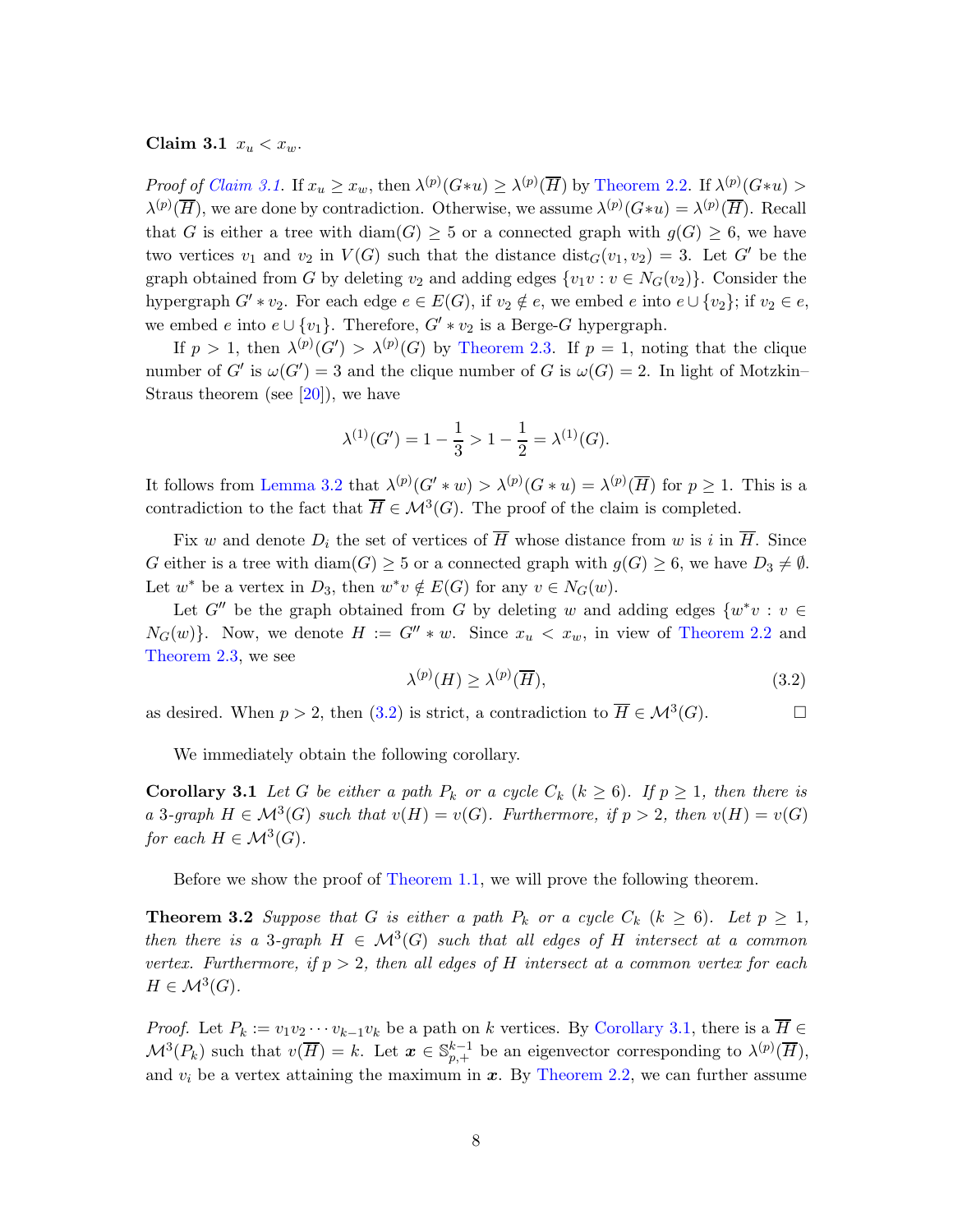that e is embedded into  $e \cup \{v_i\}$  of H for each  $e \in E(P_k) \setminus \{v_{i-2}v_{i-1}, v_{i-1}v_i, v_iv_{i+1}, v_{i+1}v_{i+2}\},\$ and  $\{v_{i-2}, v_{i-1}, v_i\} \in E(H)$ ,  $\{v_i, v_{i+1}, v_{i+2}\} \in E(H)$ .

In the following we will construct a hypergraph  $H \in \mathcal{M}^3(P_k)$  from  $\overline{H}$  such that all edges of H contain vertex  $v_i$ . Without loss of generality, we assume  $i \geq 3$ . If  $v_{i-2}v_{i-1}$  and  $v_{i+1}v_{i+2}$  are embedded into  $\{v_{i-2}, v_{i-1}, v_i\}$  and  $\{v_i, v_{i+1}, v_{i+2}\}$ , we are done. Otherwise, without loss of generality that  $v_{i-2}v_{i-1}$  is embedded into  $\{v_{i-2}, v_{i-1}, u\}$ , where  $u \neq v_i$ . Then  $v_{i-1}v_i$  is embedded into  $\{v_{i-2}, v_{i-1}, v_i\} \in E(H)$ . We consider the following two cases.

**Case 1.**  $u = v_{i+1}$ .

Subcase 1.1. If  $\{v_{i-1}, v_i, v_{i+1}\} \in E(H)$ , then  $v_i v_{i+1}$  is embedded into  $\{v_{i-1}, v_i, v_{i+1}\}$ . Now we embed  $v_{i-2}v_{i-1}$  into  $\{v_{i-2}, v_{i-1}, v_i\}$ , embed  $v_{i-1}v_i$  into  $\{v_{i-1}, v_i, v_{i+1}\}$ , embed  $v_i v_{i+1}$  into  $\{v_{i-2}, v_i, v_{i+1}\}$ , and keep the other edge embeddings as H. Denote the resulting hypergraph by H'. Clearly, H' is a Berge- $P_k$  hypergraph. However,  $\lambda^{(p)}(H') \geq \lambda^{(p)}(\overline{H})$ by [Theorem 2.2.](#page-2-6)

Subcase 1.2. If  $\{v_{i-1}, v_i, v_{i+1}\} \notin E(H)$ , then we embed  $v_{i-2}v_{i-1}$  into  $\underline{\{v_{i-2}, v_{i-1}, v_i\}}$ , embed  $v_{i-1}v_i$  into  $\{v_{i-1}, v_i, v_{i+1}\}$ , and keep the other edge embeddings as H. Denote the resulting hypergraph by  $H'$ . Then  $\lambda^{(p)}(H') \geq \lambda^{(p)}(H)$  by [Theorem 2.2.](#page-2-6)

**Case 2.**  $u \neq v_{i+1}$ . We embed  $v_{i-2}v_{i-1}$  into  $\{v_{i-2}, v_{i-1}, v_i\}$ , embed  $v_{i-1}v_i$  into  $\{v_{i-1}, v_i, u\}$ , and keep the other edge embeddings as H. Denote the resulting hypergraph by  $H'$ . Then  $\lambda^{(p)}(H') \geq \lambda^{(p)}(H)$  by [Theorem 2.2.](#page-2-6)

Now, if  $v_i v_{i+1}$  is embedded into  $\{v_i, v_{i+1}, v_{i+2}\}$ , we choose  $H = H'$  and obtain the desired H. If not, we can repeat the above discussion for  $v_{i+1}v_{i+2}$  similarly, and get the desired H.

Finally, if  $p > 2$ , then the above inequalities are both strict, which yields a contradiction. The result follows.

The proof for cycle is analogous to that for path, so we omit the proof.  $\Box$ 

Let  $F(u, v; h, j)$  be the graph obtained from a cycle  $C_{\ell}$  by attaching two pendent paths of lengths  $h \geq 0$ ,  $j \geq 0$  at vertices  $u \in V(C_{\ell})$  and  $v \in V(C_{\ell})$ , respectively. For graphs, G is called  $F(u, v; h, j)$ -type if  $G \cong F(u, v; h, j)$  for some  $u = u^*, v = v^*, h = h^*$  and  $j = j^*$ .

We are now ready to prove [Theorem 1.1](#page-1-1) and [Theorem 1.2.](#page-1-2)

**Proof of [Theorem 1.1.](#page-1-1)** Let  $p \ge 1$  and  $P_k := v_1v_2 \cdots v_{k-1}v_k$  be a path on k vertices. Assume that  $H \in \mathcal{M}^3(P_k)$ ,  $x \in \mathbb{S}_{p,+}^{k-1}$  is an eigenvector of H corresponding to  $\lambda^{(p)}(H)$ , and  $v_i$  is a vertex such that  $x_{v_i} = \max\{x_v : v \in V(H)\}\)$ . By [Theorem 3.2,](#page-7-2) we can further assume that  $v(H) = k$  and all edges of H intersect at the common vertex  $v_i$ .

In other words, each edge  $e \in E(P_k) \setminus \{v_{i-1}v_i, v_iv_{i+1}\}$  is embedded into  $e \cup \{v_i\}$  of H. Suppose that  $v_{i-1}v_i$  is embedded into  $\{v_{i-1}, v_i, v_s\} \in E(H)$  and  $v_i v_{i+1}$  is embedded into  $\{v_i, v_{i+1}, v_t\}$ . Let  $G^*$  be the core of H, that is,  $H = G^* * v_i$ .

Clearly, the clique number of  $G^*$  at most 3. If  $p = 1$ , then  $\lambda^{(1)}(G^*) \leq 2/3$ . The result follows from [Lemma 3.2.](#page-6-1) In the following we assume  $p > 1$ .

**Case 1.**  $i \geq k-2$ . In this case the core  $G^*$  of H is  $F(u, v; h, j)$ -type.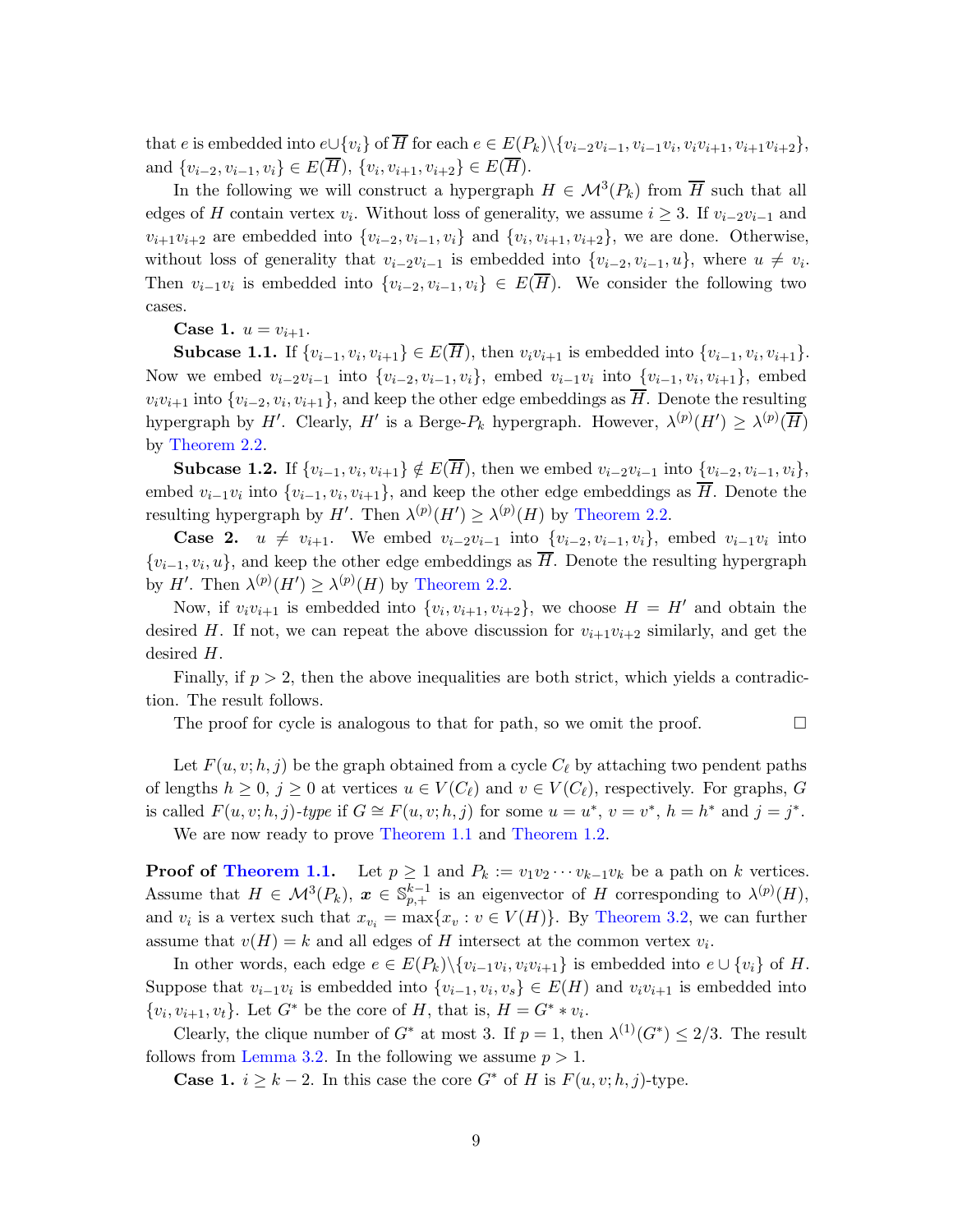**Case 2.**  $i \leq k-3$ . If  $s \leq i-3$  and  $t \geq i+3$ , it is claimed that we can further assume that  $v_s = v_t$ . If not, we let  $H_1$  be the hypergraph obtained from H by moving edge  $\{v_{i-1}, v_i, v_s\}$  from  $v_s$  to  $v_t$ , and let  $H_2$  be the hypergraph obtained from H by moving edge  $\{v_i, v_{i+1}, v_t\}$  from  $v_t$  to  $v_s$ . Obviously, both  $H_1$  and  $H_2$  are Berge- $P_k$  hypergraphs. Since either  $x_{v_s} \geq x_{v_t}$  or  $x_{v_s} \leq x_{v_t}$ , in view of [Theorem 2.2,](#page-2-6) we obtain

$$
\max\{\lambda^{(p)}(H_1),\lambda^{(p)}(H_2)\}\geq \lambda^{(p)}(H).
$$

Therefore,  $G^*$  is  $F(u, v; h, j)$ -type. If  $s \geq i - 2$  or  $t \leq i + 2$ , we also have that  $G^*$  is  $F(u, v; h, j)$ -type.

According to Case 1, Case 2 and [Lemma 3.2,](#page-6-1) it suffices to determine the graphs with maximum p-spectral radius among  $F(u, v; h, j)$  on  $(k - 1)$  vertices. Using a similar arguments as Case 2, we see  $u = v$ .

For short, we denote  $C_{\ell}(u; h, j) := F(u, u; h, j)$ , the graph obtained from a  $\ell$ -cycle  $C_{\ell}$ by attaching two pendent paths of lengths h and j at  $u \in V(C_{\ell})$ , respectively (see Fig. [6\)](#page-9-0).



<span id="page-9-0"></span>Figure 6: Graph  $C_{\ell}(u; h, j)$ 

In the following we assume that  $C_g(u; a, b)$  is a graph attaining the maximum p-spectral radius among  $C_{\ell}(u;h,j)$ . Let  $y \in \mathbb{S}_{p,++}^{k-2}$  be an eigenvector to  $\lambda^{(p)}(C_g(u;a,b))$ . Without loss of generality, we assume  $a \ge b \ge 0$ .

### <span id="page-9-1"></span>Claim 3.2  $g < k - 1$ .

*Proof of [Claim 3.2.](#page-9-1)* If not, then  $C_g(u; a, b)$  is exactly  $C_{k-1}$ . Clearly,  $\lambda^{(p)}(C_{k-3}(u; 1, 1))$  $\lambda^{(p)}(C_{k-1}),$  a contradiction to  $\lambda^{(p)}(C_{k-1} * K_1) \in \mathcal{M}^3(P_k)$ . The proof of the claim is completed.

#### <span id="page-9-2"></span>Claim 3.3  $q = 3$ .

*Proof of [Claim 3.3.](#page-9-2)* Suppose for a contradiction that  $g \geq 4$ . By [Claim 3.2,](#page-9-1)  $a \geq 1$ . We first prove that  $y_{v_1} < y_{w_2}$ .

**Case 1.**  $a = 1$ . Let  $G_4$  be the graph obtained from  $C_g(u; 1, b)$  by deleting edge  $w_1w_2$ and adding edge  $v_1w_1$ . Then

$$
0 \geq \lambda^{(p)}(G_4) - \lambda^{(p)}(C_g(u; 1, b)) \geq 2(y_{v_1} - y_{w_2})y_{w_1},
$$

which implies that  $y_{v_1} \leq y_{w_2}$ . If  $y_{v_1} = y_{w_2}$ , then  $\lambda^{(p)}(G_4) = \lambda^{(p)}(C_g(u; 1, b))$ , and **y** is also an eigenvector of  $G_4$  corresponding to  $\lambda^{(p)}(G_4)$ . By using eigenequations [\(1.2\)](#page-1-4) for  $v_1$ , we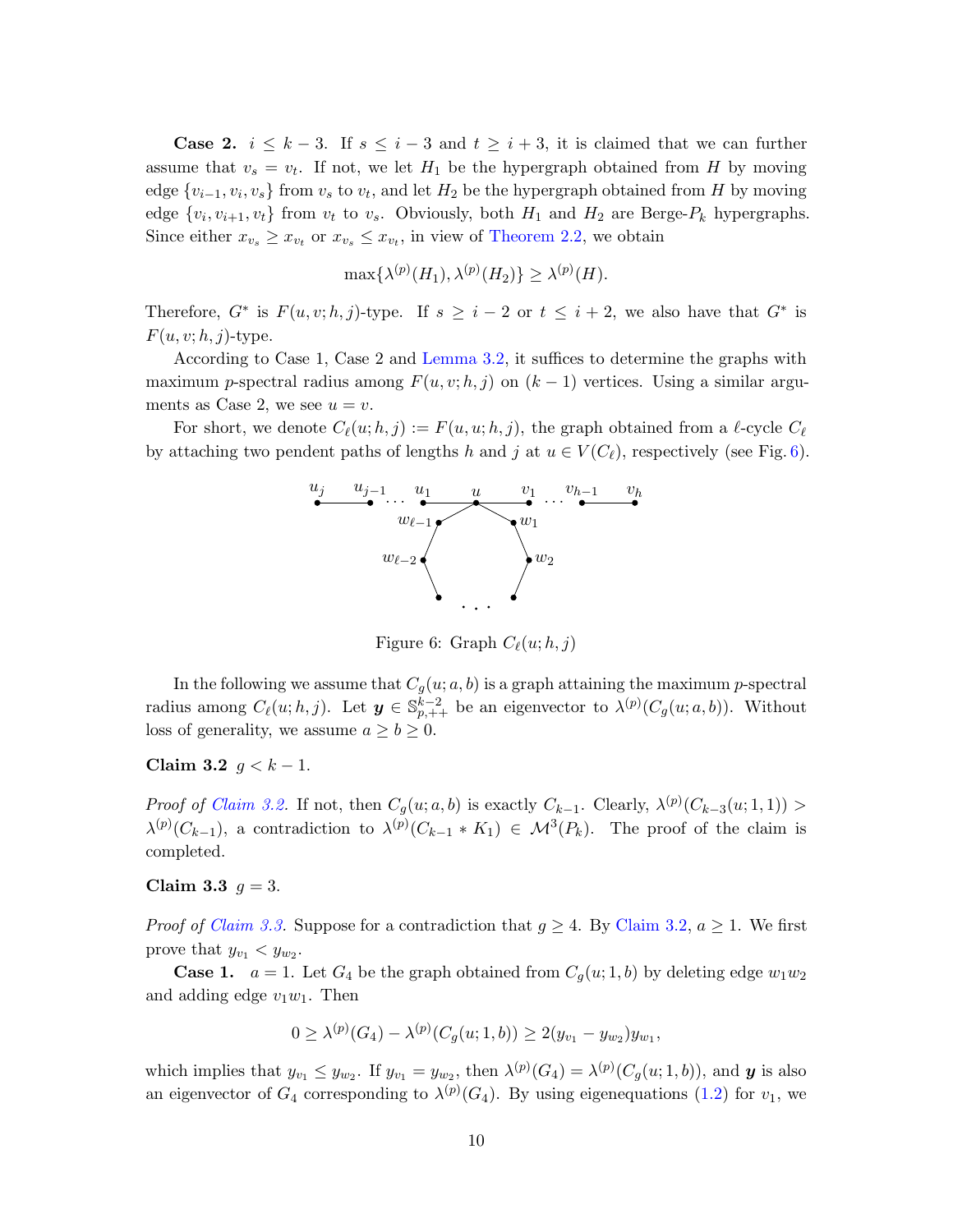have

$$
0 = (\lambda^{(p)}(G_4) - \lambda^{(p)}(C_g(u; 1, b)))y_{v_1}^{p-1} = y_{w_1} > 0,
$$

a contradiction. Hence,  $y_{v_1} < y_{w_2}$ .

**Case 2.**  $a = 2$ . In view of eigenequations  $(1.2)$ , we see

$$
\lambda^{(p)}(C_g(u; 2, b))y_{v_2}^{p-1} = y_{v_1}, \ \ \lambda^{(p)}(C_g(u; 2, b))y_{w_1}^{p-1} = y_u + y_{w_2}.
$$

It follows that  $y_{v_2} < y_{w_1}$ . Denote

$$
G_5 := C_g(u; 2, b) - \{w_1w_2, v_1v_2\} + \{v_1w_1, v_2w_2\}.
$$

Therefore we have

$$
0 \geq \lambda^{(p)}(G_5) - \lambda^{(p)}(C_g(u; 2, b)) \geq 2(y_{v_1} - y_{w_2})(y_{w_1} - y_{v_2}),
$$

which yields that  $y_{v_1} \leq y_{w_2}$ . Using the similar argument as Case 1, we have  $y_{v_1} < y_{w_2}$ .

**Case 3.**  $a \geq 3$ . Let  $G_5$  be the graph obtained from  $C_g(u; a, b)$  by deleting edges  ${uw_1, v_2v_3}$  and adding edges  ${uv_2, w_1v_3}$ . Then

$$
0 \geq \lambda^{(p)}(G_5) - \lambda^{(p)}(C_g(u;a,b)) \geq 2(y_u - y_{v_3})(y_{v_2} - y_{w_1}).
$$

Recall that  $y_u > y_{v_3}$ . Hence,  $y_{v_2} \leq y_{w_1}$ . Let  $G_6$  be the graph obtained from  $C_g(u; a, b)$  by deleting edges  $\{w_1w_2, v_1v_2\}$  and adding edges  $\{v_1w_1, v_2w_2\}$ . Then

$$
0 \geq \lambda^{(p)}(G_6) - \lambda^{(p)}(C_g(u;a,b)) \geq 2(y_{v_1} - y_{w_2})(y_{w_1} - y_{v_2}).
$$

It follows from  $y_{v_2} \leq y_{w_1}$  that  $y_{v_1} \leq y_{w_2}$ . Using the similar argument as Case 1, we have  $y_{v_1} \neq y_{w_2}$ . Therefore,  $y_{v_1} < y_{w_2}$ .

According to Case 1–3, we have  $y_{v_1} < y_{w_2}$ . Now we let  $G_7$  be the graph obtained from  $C_g(u; a, b)$  by contracting edges  $\{uw_1, w_1w_2\}$  and subdividing edge  $uv_1$ . In light of  $y_u > y_{w_1}$ , we have

$$
\lambda^{(p)}(G_7)-\lambda^{(p)}(C_g(u;a,b))\geq 2(y_u-y_{w_1})(y_{w_2}-y_{v_1})>0,
$$

which yields a contradiction. The proof of the claim is completed.

Finally, in view of [Claim 3.3](#page-9-2) and [Theorem 2.4,](#page-4-2)  $\lambda^{(p)}(G^*) \leq \lambda^{(p)}(\Delta_1)$ . It follows that  $\lambda^{(p)}(H) \leq \lambda^{(p)}(\Delta_1 * K_1)$  from [Lemma 3.2.](#page-6-1) Furthermore, if  $p > 2$ , we know  $H \in \mathcal{M}^3(P_k)$ is unique by [Theorem 3.2.](#page-7-2)

**Proof of [Theorem 1.2.](#page-1-2)** Using the similar argument as the proof of [Theorem 1.1,](#page-1-1) we can obtain [Theorem 1.2.](#page-1-2)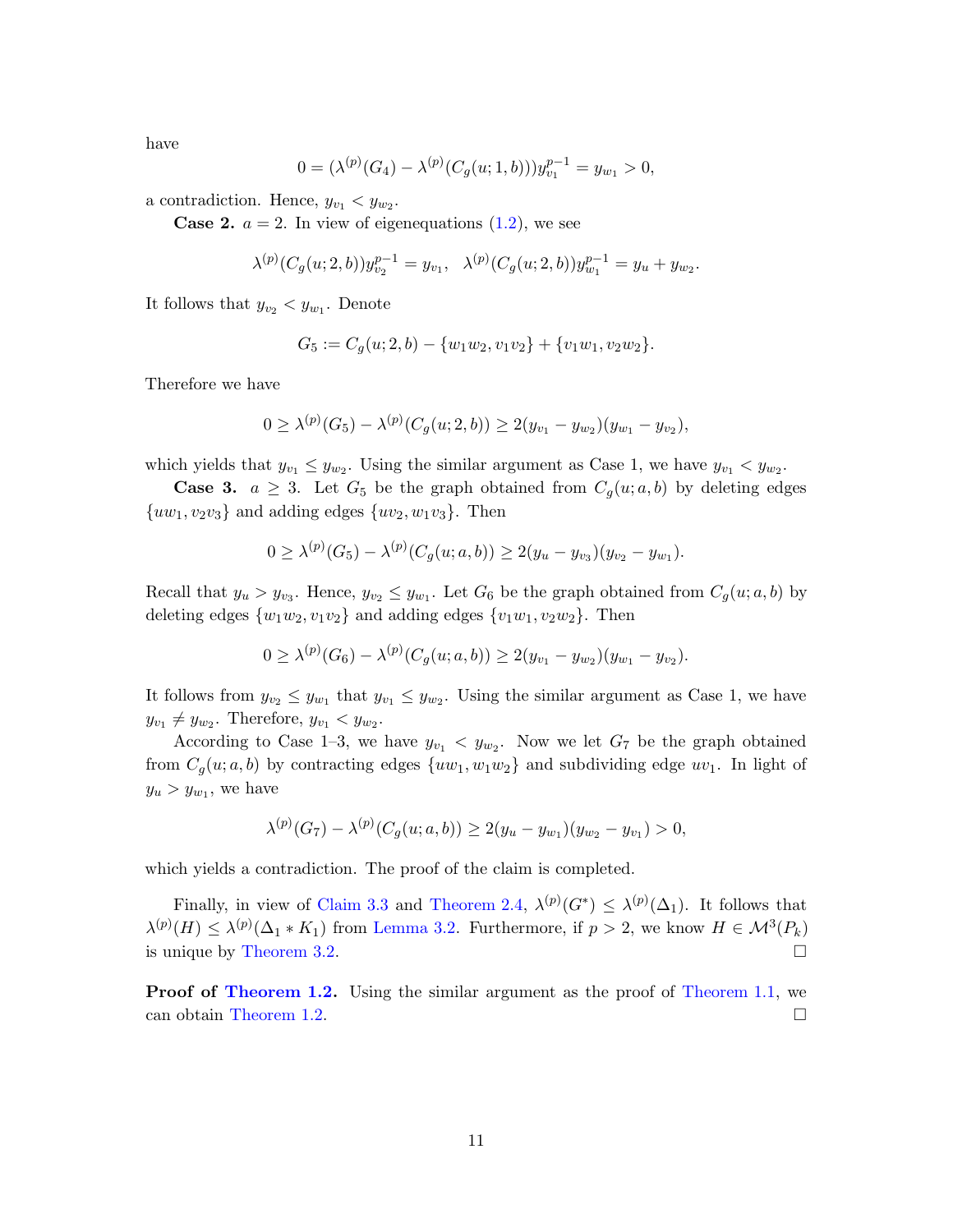# <span id="page-11-0"></span>4. Proof of [Theorem 1.3](#page-2-4)

<span id="page-11-2"></span>In this section, we shall prove [Theorem 1.3.](#page-2-4) Before continuing, we need the following lemma.

**Lemma 4.1** ([\[21\]](#page-15-1)) Let  $p \geq 1$ , and H be an r-uniform hypergraph with m edges. Then the function  $(\lambda^{(p)}(H)/(rm))^p$  is nonincreasing in p. That is, for  $p < q$  we have

<span id="page-11-1"></span>
$$
\left(\frac{\lambda^p(H)}{rm}\right)^p \ge \left(\frac{\lambda^q(H)}{rm}\right)^q.
$$
\n(4.1)

Furthermore, let  $\mathbf{x} \in \mathbb{S}_{q,+}^{v(H)-1}$  be an eigenvector to  $\lambda^{(q)}(H)$ , if equality holds in [\(4.1\)](#page-11-1), then  $\prod_{u \in e} x_u = \prod_{v \in f} x_v$  for any edges  $e \neq f$  of H.

<span id="page-11-4"></span>**Lemma 4.2** Let  $p > 1$  and  $n \ge 10$ . Let  $S_{n-1}^+$  be the graph obtained from star  $S_{n-1}$  by adding an edge.

- (1) If  $p \ge 2$ , then  $\lambda^{(p)}(S_n) > \lambda^{(p)}(S_{n-1}^+)$  unless  $p = 2$ ,  $n = 10$ .
- (2) If  $1 < p < 2$ , then  $\lambda^{(p)}(S_n) > \lambda^{(p)}(S_{n-1}^+)$  for sufficiently large n.

*Proof.* (1). Assume  $p = 2$ . It is clear that  $\lambda^{(2)}(S_n) = \sqrt{n-1}$ , and  $\lambda^{(2)}(S_{n-1}^+)$  is the largest root of the following equation

$$
x^3 - x^2 - (n-2)x + n - 4 = 0.
$$

After some algebra we have  $\lambda^{(2)}(S_{n-1}^+) < \sqrt{n-1} = \lambda^{(2)}(S_n)$  for  $n \ge 11$  and  $\lambda^{(2)}(S_{n-1}^+) =$  $\lambda^{(2)}(S_n)$  for  $n = 10$ .

Now we assume  $p > 2$ . In light of [Lemma 4.1](#page-11-2) we see

$$
\left(\frac{\lambda^{(p)}(S_{n-1}^+)}{2(n-1)}\right)^p < \left(\frac{\lambda^{(2)}(S_{n-1}^+)}{2(n-1)}\right)^2 \le \frac{1}{4(n-1)},
$$

which yields that  $\lambda^{(p)}(S_{n-1}^+) < 2^{1-2/p}(n-1)^{1-1/p}$ . Noting that  $\lambda^{(p)}(S_n) = 2^{1-2/p}(n-1)^{1-1/p}$ . 1)<sup>1-1/p</sup> (see also [\[21,](#page-15-1) Proposition 4.9]), we get  $\lambda^{(p)}(S_n) > \lambda^{(p)}(S_{n-1}^+)$ .

(2). Let  $1 < p < 2$ . Suppose that  $v_1$  is the vertex of  $S_{n-1}^+$  with degree  $n-2$ , and  $v_2v_3$ ,  $v_1v_i$  are the edges of  $S_{n-1}^+$ ,  $i=2, 3, ..., n-1$ . Let  $\boldsymbol{x} \in \mathbb{S}_{p,++}^{n-2}$  be the eigenvector corresponding to  $\lambda^{(p)}(S_{n-1}^+)$ . By symmetry,

$$
x_{v_2}=x_{v_3}, x_{v_4}=x_{v_5}=\cdots=x_{v_{n-1}}.
$$

<span id="page-11-3"></span>For short, set  $x := x_{v_1}, y := x_{v_4}, z := x_{v_2}$  and  $\lambda := \lambda^{(p)}(S_{n-1}^+)$ . By eigenequations [\(1.2\)](#page-1-4), we see

$$
\begin{cases}\n\lambda x^{p-1} = 2z + (n-4)y, \\
\lambda y^{p-1} = x, \\
\lambda z^{p-1} = x + z.\n\end{cases}
$$
\n(4.2)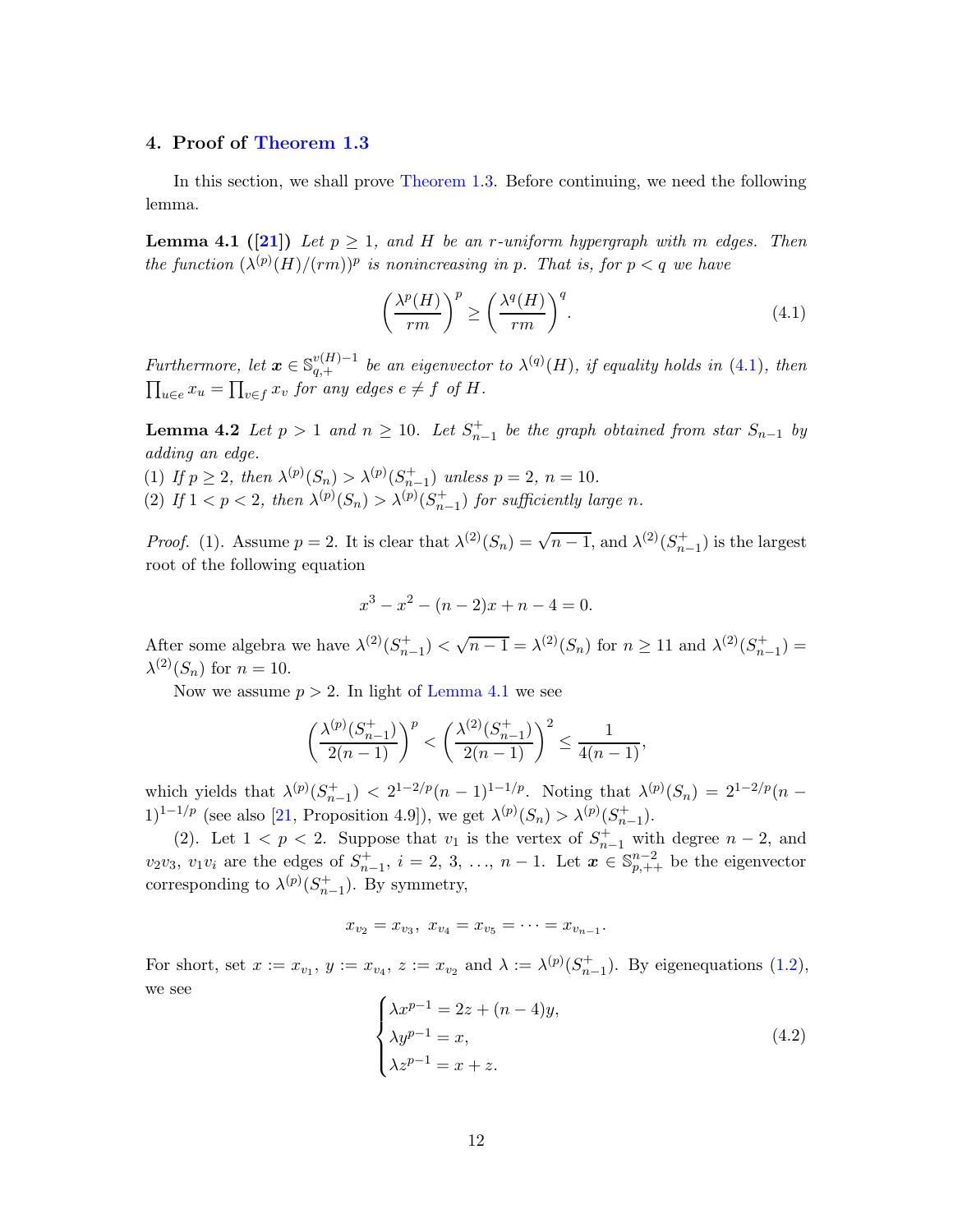In what follows, we tacitly assume that *n* is large enough. Since  $\lambda > \lambda^{(p)}(S_{n-1}) =$  $2^{1-2/p}(n-2)^{1-1/p}$  and  $\lambda z^{p-1} = x + z$ , we have

<span id="page-12-0"></span>
$$
z < \left(\frac{2}{\lambda}\right)^{1/(p-1)} < \frac{4^{1/(p^2-p)}}{(n-2)^{1/p}},
$$

which implies that  $z = O(n^{-1/p})$ . Setting  $\varepsilon := z^{2-p}/\lambda$ , then  $\varepsilon = O(n^{-1/p})$ .

Solving system  $(4.2)$ , we find that

$$
\lambda^{p} = \frac{(n-4)(1 - z^{2-p}/\lambda)^{1/(p-1)} + 2}{(1 - z^{2-p}/\lambda)^{p-1}} \cdot z^{p(2-p)} \n= \frac{(n-4)(1-\varepsilon)^{1/(p-1)} + 2}{(1-\varepsilon)^{p-1}} \cdot z^{p(2-p)}.
$$
\n(4.3)

In view of  $||x||_p = x^p + (n-4)y^p + 2z^p = 1$  and  $(4.2)$ , we have

$$
\lambda^p z^{p(p-1)} (1 - \varepsilon)^p + (n - 4) z^p (1 - \varepsilon)^{p/(p-1)} + 2z^p = 1.
$$

Combining [\(4.3\)](#page-12-0) we obtain  $2z^p[(n-4)(1-\varepsilon)^{p/(p-1)}-\varepsilon+2]=1$ . Hence,

$$
z^{p} = \frac{1}{2[(n-4)(1-\varepsilon)^{p/(p-1)} - \varepsilon + 2]}
$$
  
= 
$$
\frac{1 + p/(p-1)\varepsilon + O(\varepsilon^{2})}{2(n-2)}.
$$

By some algebra, we immediately have

<span id="page-12-1"></span>
$$
z^{p(2-p)} = \frac{1 + (2p - p^2)/(p - 1)\varepsilon + O(\varepsilon^2)}{2^{2-p}(n - 2)^{2-p}}.
$$
\n(4.4)

In the following we shall give an estimation of  $\lambda^p/(\lambda^{(p)}(S_n))^p$  by [\(4.3\)](#page-12-0) and [\(4.4\)](#page-12-1). Recall that  $\lambda^{(p)}(S_n) = 2^{1-2/p}(n-1)^{1-1/p}$ , we deduce that

$$
\frac{\lambda^p}{(\lambda^{(p)}(S_n))^p} = \frac{(n-4)(1-\varepsilon)^{1/(p-1)} + 2}{2^{p-2}(n-1)^{p-1}(1-\varepsilon)^{p-1}} \cdot z^{p(2-p)} \n= \frac{(n-2)[1 - (2p - p^2)/(p-1)\varepsilon + O(\varepsilon^2)]}{2^{p-2}(n-1)^{p-1}} \cdot z^{p(2-p)} \n= (n-2)\left[1 - \frac{2p - p^2}{p-1}\varepsilon + O(\varepsilon^2)\right] \cdot z^{p(2-p)} \n= \left(1 - \frac{1}{n-1}\right)^{p-1} (1 + O(\varepsilon^2)) \n= 1 - \frac{p-1}{n-1} + O(n^{-2/p}) \n< 1,
$$

which yields that  $\lambda < \lambda^{(p)}(S_n)$ . The proof of the lemma is completed.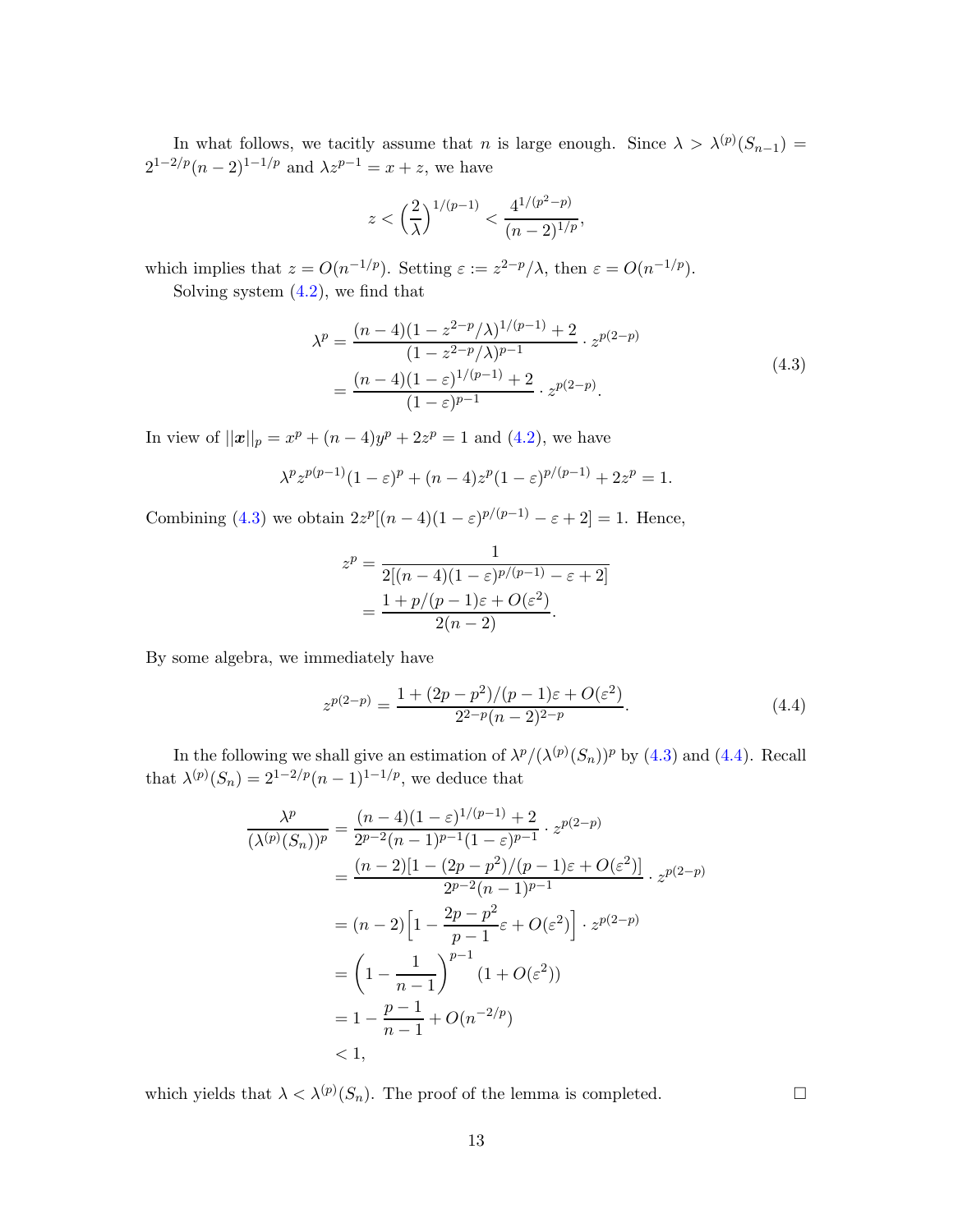We are now ready to prove [Theorem 1.3.](#page-2-4)

**Proof of [Theorem 1.3.](#page-2-4)** Assume  $p \geq 1$  and c is the center of  $S_k$ . Clearly, all edges of Berge-S<sub>k</sub> hypergraph contain vertex c. If  $p = 1$ , there is a hypergraph  $G^* * c \in \mathcal{M}^3(S_k)$ such that  $v(G^**c) \leq k+1$  by [Lemma 3.1.](#page-5-2) Hence,  $G^*$  is either a tree or a unicyclic graph. It follows from Motzkin–Straus theorem and [Lemma 3.2](#page-6-1) that  $\lambda^{(1)}(H) \leq \lambda^{(1)}(S^+_{k-1})$  $_{k-1}^{(+)}$ \* $K_1$ ) for any Berge- $S_k$  hypergraph H. In the following we assume  $p > 1$  and  $H = G^* * c \in \mathcal{M}^3(S_k)$ .

<span id="page-13-1"></span>Claim 4.1  $v(H) \in \{k, k+1\}.$ 

*Proof of Claim 4.1*. Let  $\boldsymbol{x} \in \mathbb{S}_{p,+}^{v(H)-1}$  be an eigenvector corresponding to  $\lambda^{(p)}(H)$  =  $\lambda^{(p)}(G^* * c)$ . By [Lemma 3.2,](#page-6-1)  $3/2x|_{V(G^*)}$  is an eigenvector corresponding to  $\lambda^{(p)}(G^*)$ . In view of [Theorem 2.1,](#page-2-5)  $x|_{V(G^*)}$  is a positive vector, and then  $x \in \mathbb{S}_{p,++}^{v(H)-1}$ . Using the same argument as [Lemma 3.1,](#page-5-2) we see  $v(H) \in \{k, k+1\}$ , completing the proof of the claim.

Now, we consider the following two cases.

**Case 1.**  $v(H) = k$ . Then  $G^*$  is a unicyclic graph. Hence,  $\lambda^{(p)}(G^*) < \lambda^{(p)}(S^*_{k})$ .  $\binom{+}{k-1}$  unless  $G^* = S^+_{k_1}$  $\frac{k+1}{k-1}$ .

**Case 2.**  $v(H) = k + 1$ . Then  $G^*$  is a tree. It follows that  $\lambda^{(p)}(G^*) < \lambda^{(p)}(S_k)$  unless  $G^* = S_k$ .

According to Case 1 and Case 2, we have

$$
\lambda^{(p)}(G^*) \le \max{\lambda^{(p)}(S_{k-1}^+), \lambda^{(p)}(S_k)}.
$$

The result follows from [Lemma 4.2](#page-11-4) and [Lemma 3.2.](#page-6-1)

**Remark 4.1** For a graph G and let  $r \geq 3$  be an integer. The r-uniform expansion of G is the r-uniform hypergraph obtained from G by enlarging each edge of G with  $(r-2)$  new vertices disjoint from  $V(G)$  such that distinct edges of G are enlarged by distinct vertices. By the same argument as [\[18,](#page-15-5) Theorem 3.8], the r-uniform expansion of  $G$  attains the minimum p-spectral radius among Berge-G hypergraphs  $\mathcal{B}_r(G)$  for  $p > r - 1$ .

# Acknowledgements

The research of the first author was supported in part by the National Nature Science Foundation of China (No. 11471210). The second author thanks the support of the fund from the China Scholarship Council (No. 201706890045) when this author visited the University of South Carolina during September 2017 – March 2019. The research of the third author was supported in part by NSF grant DMS-1600811 and ONR grant N00014- 17-1-2842.

# <span id="page-13-0"></span>References

[1] M. Axenovich, A. Gyarfas, A note on Ramsey numbers for Berge-G hypergraphs, preprint available at [arXiv:1807.10062](https://arxiv.org/abs/1807.10062), 2018.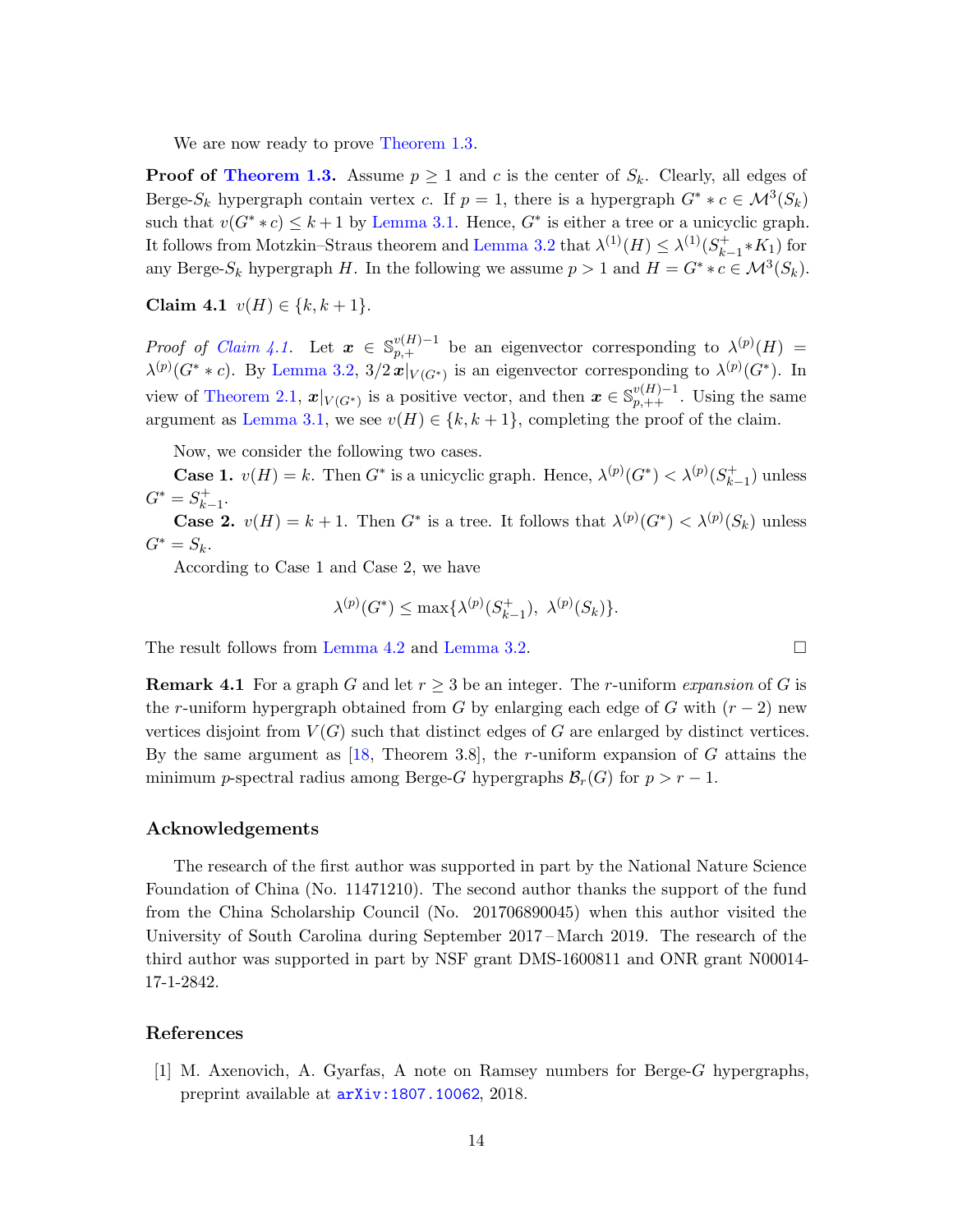- <span id="page-14-14"></span><span id="page-14-12"></span>[2] J. Chang, W. Ding, L. Qi, H. Yan, Computing the p-spectral radii of uniform hypergraphs with applications, J. Sci. Comput.  $75(1)$  (2018) 1–25.
- <span id="page-14-0"></span>[3] J. Cooper, A. Dutle, Spectra of uniform hypergraphs, Linear Algebra Appl. 436 (2012) 3268–3299.
- <span id="page-14-1"></span>[4] A. Davoodi, E. Győri, A. Methuku, and C. Tompkins, An Erdős-Gallai type theorem for hypergraphs, European J. Combin. 69 (2018) 159–162.
- [5] B. Ergemlidze, E. Győri, A. Methuku, N. Salia, C. Tompkins, and O. Zamora, Avoiding long Berge cycles, the missing cases  $k = r + 1$  and  $k = r + 2$ , preprint available at [arXiv:1808.07687](https://arxiv.org/abs/1808.07687), 2018.
- <span id="page-14-3"></span><span id="page-14-2"></span>[6] Z. Füredi, A. Kostochka, and R. Luo, Avoiding long Berge cycles, preprint available at [arXiv:1805.04195](https://arxiv.org/abs/1805.04195), 2018.
- <span id="page-14-8"></span>[7] Z. Füredi, A. Kostochka, and R. Luo, Avoiding long Berge cycles II, exact bounds for all *n*, preprint available at  $arXiv:1807.06119, 2018$  $arXiv:1807.06119, 2018$ .
- <span id="page-14-4"></span>[8] D. Gerbner, A. Methuku, G. Omidi, M. Vizer, Ramsey problems for Berge hypergraphs, preprint available at [arXiv:1808.10434](https://arxiv.org/abs/1808.10434), 2018.
- <span id="page-14-5"></span>[9] D. Gerbner, A. Methuku, C. Palmer, General lemmas for Berge-Turán hypergraph problems, preprint available at [arXiv:1808.10842](https://arxiv.org/abs/1808.10842), 2018.
- <span id="page-14-13"></span>[10] D. Gerbner, C. Palmer, Extremal results for Berge hypergraphs, SIAM J. Discrete Math. 31(4) (2017) 2314–2327.
- <span id="page-14-9"></span>[11] V. Gruslys, S. Letzter, N. Morrison, Hypergraph Lagrangians: Resolving the Frankl– Füredi conjecture, preprint available at  $arXiv:1807.00793, 2018$  $arXiv:1807.00793, 2018$ .
- <span id="page-14-6"></span>[12] A. Gyárfás, G. Sárközy, The 3-colour Ramsey number of a 3-uniform Berge cycle, Combin. Probab. Comput. 20 (2011) 53–71.
- <span id="page-14-7"></span>[13] E. Győri, Triangle-free hypergraphs, Combin. Probab. Comput. 15 (2006) 185–191.
- <span id="page-14-11"></span>[14] E. Győri, G.Y. Katona, N. Lemons, Hypergraph extensions of the Erdős-Gallai theorem, Electronic Notes in Discrete Mathematics, 36 (2010) 655–662.
- <span id="page-14-10"></span>[15] L. Kang, V. Nikiforov, Extremal problems for the p-spectral radius of graphs, Electron. J. Combin. 21(3) (2014) P3.21.
- <span id="page-14-15"></span>[16] P. Keevash, J. Lenz, D. Mubayi, Spectral extremal problems for hypergraphs, SIAM J. Discrete Math. 28 (4) (2014) 1838–1854.
- [17] H. Li, J. Shao, L. Qi, The extremal spectral radii of k-uniform supertrees, J. Comb. Optim. (2016) 32: 741–764.